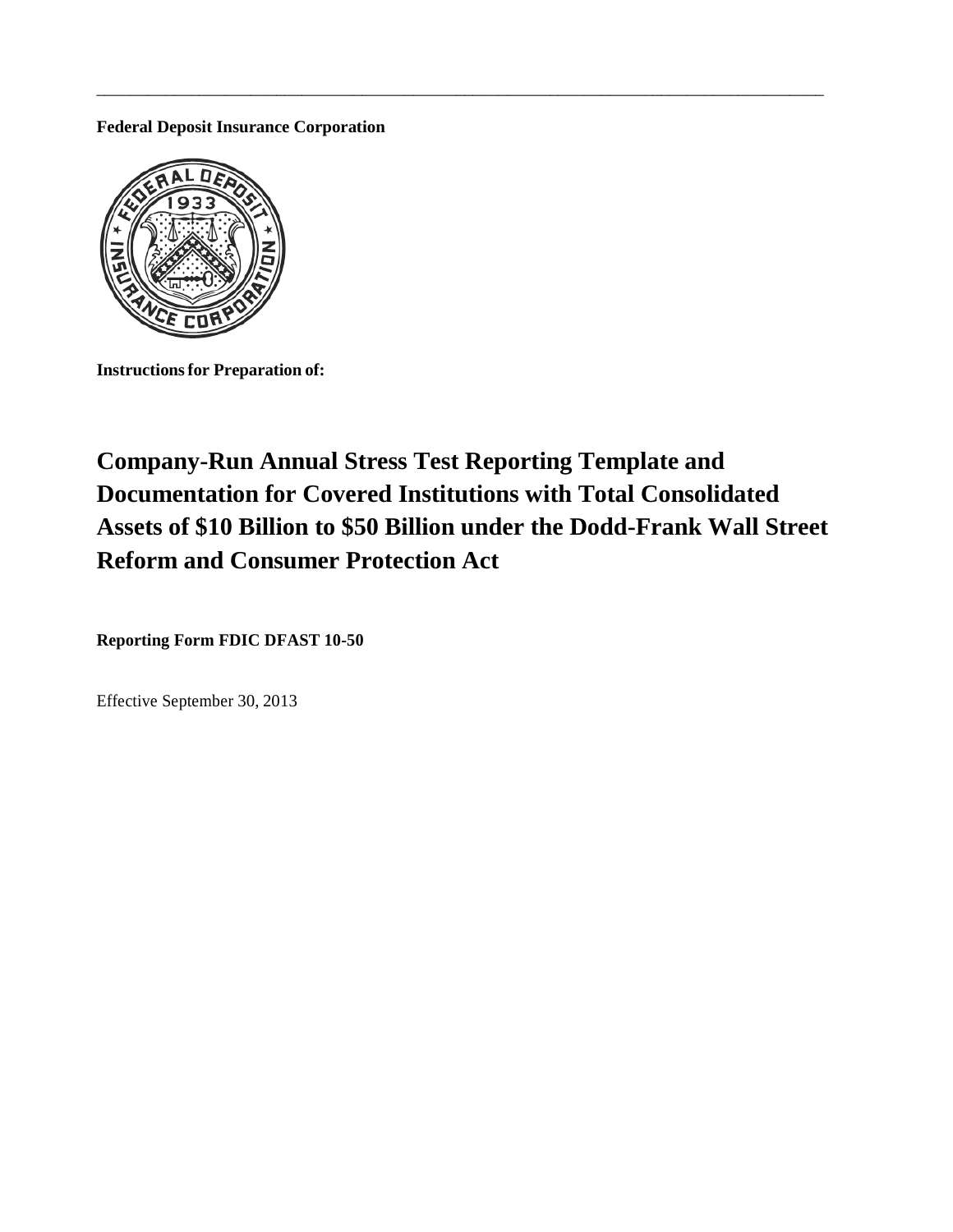# **Company-Run Annual Stress Test Reporting Template and Documentation for Covered Institutions with Total Consolidated Assets of \$10 Billion to \$50 Billion under the Dodd-Frank Wall Street Reform and Consumer Protection Act**

# **Reporting Form FDIC DFAST 10-50**

# **GENERAL INSTRUCTIONS**

The Annual Dodd Frank Act (DFA) Stress Testing Report (FDIC DFAST 10-50 report) collects detailed data on covered state nonmember banks and statechartered savings associations "institutions" quantitative projections of balance sheet assets and liabilities, income, losses, and capital across a range of macroeconomic scenarios and qualitative supporting information on the methodologies used to develop internal projections of capital across scenarios. Further information regarding the requirements of the qualitative supporting documentation is provided in Appendix A. The Federal Deposit Insurance Corporation (FDIC) will provide details about the macroeconomic scenarios to institutions on or before November  $15<sup>th</sup>$  of each year.

# **Who Must Report**

# **Reporting Criteria**

Institutions that meet a threshold of greater than \$10 billion but less than \$50 billion in total consolidated assets, as defined by the annual stress test rule 12 CFR part 325 must file the FDIC DFAST 10-50 report.

The FDIC's final rule defines total consolidated assets as the average of the institution's total consolidated assets over the four most recent consecutive quarters as reported on the institution's Consolidated Report of Condition and Income (Call Report FFIEC 031 or FFIEC 041). Per the final rule, if the institution has not filed a Call Report for each of the four most recent consecutive quarters, the average of the institution's total consolidated assets in the most recent quarter or consecutive quarters as reported on the Call Report should be used in the calculation.

For example, if an institution reported \$9.5 billion in total consolidated assets as reported on Schedule RC of its Call Report as of March 31 and June 30, 2013, and \$11 billion as of September 30 and December 31, 2013, the average total assets over the four-quarter period is calculated as \$10.25 billion and the institution would meet the requirement to conduct its first stress test for the 2014 stress test cycle.

Once an institution meets the asset threshold, the institution will remain subject to the final rule's requirements unless and until the total consolidated assets of the institution are less than \$10 billion for each of four consecutive quarters as reported on the Call Report, as applicable (measured on the as-of date of the fourth consecutive Call Report). An institution that has reduced its total consolidated assets below \$10 billion for four consecutive quarters will again become subject to the requirements of this rule if it meets the asset threshold at a later date.

#### **Initial compliance**

Per the final rule, an institution that meets the asset threshold on or before December 31, 2012, except as provided in the Exemptions paragraph of this section, must comply with the rule requirements beginning with the stress test cycle that commences on October 1, 2013, unless that time is extended by the FDIC in writing.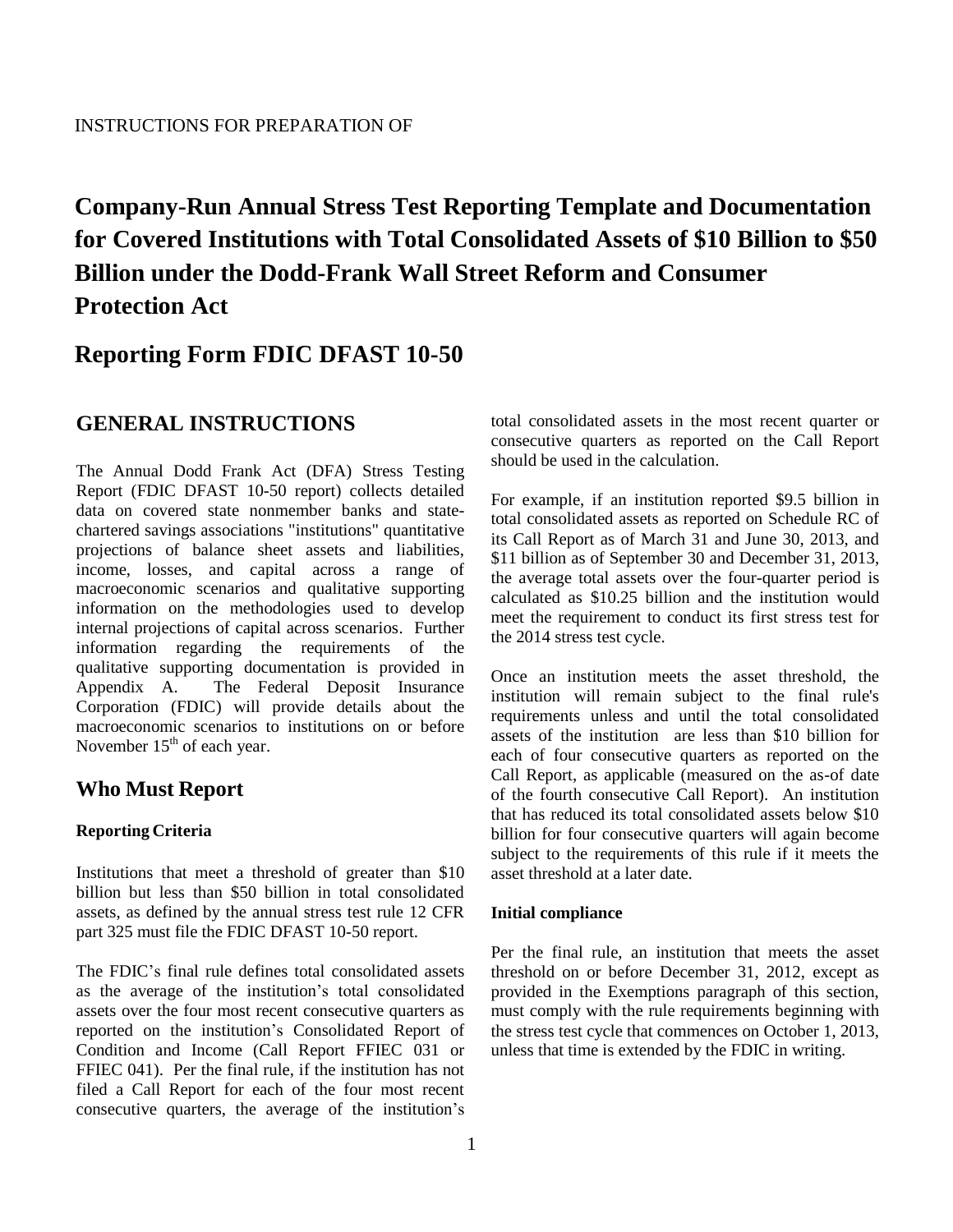#### **Compliance after 12/31/12**

An institution that meets the asset threshold after December 31, 2012, must comply with the requirements of this subpart beginning with the stress test cycle that commences in the calendar year after the year in which the company meets the asset threshold, unless that time is extended by the FDIC in writing.

#### **Exemptions**

Institutions that do not meet the reporting criteria listed above are exempt from reporting.

#### **Shifts in Reporting**

If an institution filing the report reaches total consolidated assets of \$50 billion or more, as defined by the stress testing final rule, it will be required to submit the DFAST-14A stress testing report to the FDIC.

# **Where to Submit the Report**

The Federal Reserve Board, the Office of the Comptroller of the Currency, and the Federal Deposit Insurance Corporation (agencies) have collaborated in developing a streamlined and simplified DFA stress test regulatory report that will facilitate a uniform electronic collection process for all institutions. All institutions should submit their completed reports electronically through Reporting Central, the Federal Reserve's electronic reports submission application. Reporting Central is a central point of entry for Federal Reserve, FFIEC, and Treasury Department electronic reporting submission and file uploads, and is a system many institutions already use for other regulatory reports. Per each agency's final rules, each primary federal regulator will have access to their respective institutions' submissions.

Institutions should contact the FDIC or go to www.frbservices.org/centralbank/reportingcentral for procedures for electronic submission.

All institutions must submit the completed Scenario Variables Schedule, if applicable, and qualitative supporting information in Adobe Acrobat PDF format. For requirements regarding the submission of these items, see the Scenario Variables Schedule section and qualitative supporting information, Appendix A, of these instructions.

# **When to Submit the Report**

The FDIC DFAST 10-50 report is required to be submitted using a financial information date of September 30. The submission date for institutions is the close of business March 31 of each calendar year unless that time is extended by the FDIC in writing. The term "submission date" is defined as the date by which the FDIC must receive the institution's FDIC DFAST 10-50 report.

If the submission deadline falls on a weekend or holiday, the report must be received on the first business day after the weekend or holiday. Earlier submission aids the FDIC in reviewing and processing reports and is encouraged.

# **Organization of the Report**

# **General Information**

The annual company-run DFA stress test will cover a nine-quarter planning horizon beginning on the first day of a stress test cycle (on October 1) and use financial information as of September 30 of a reporting year (for a total of ten quarters of information reported). Institutions will report on the FDIC DFAST 10-50 their quantitative projections of losses, resources available to absorb those losses, balance sheet positions, and capital composition on a quarterly basis over the duration of the scenarios and planning horizon. The FDIC will provide details about the macroeconomic scenarios to institutions on or before November  $15<sup>th</sup>$  of each year.

The FDIC DFAST 10-50 report is organized into the following sections:

# **A. Scenario Variables Schedule**

#### **B. Results Schedule**

- a. Summary Schedule
- b. Baseline Scenario
	- i. Income Statement
	- ii. Balance Sheet & Capital Statement
- c. Adverse Scenario
	- i. Income Statement
	- ii. Balance Sheet & Capital Statement
- d. Severely Adverse Scenario
	- i. Income Statement
	- ii. Balance Sheet & Capital Statement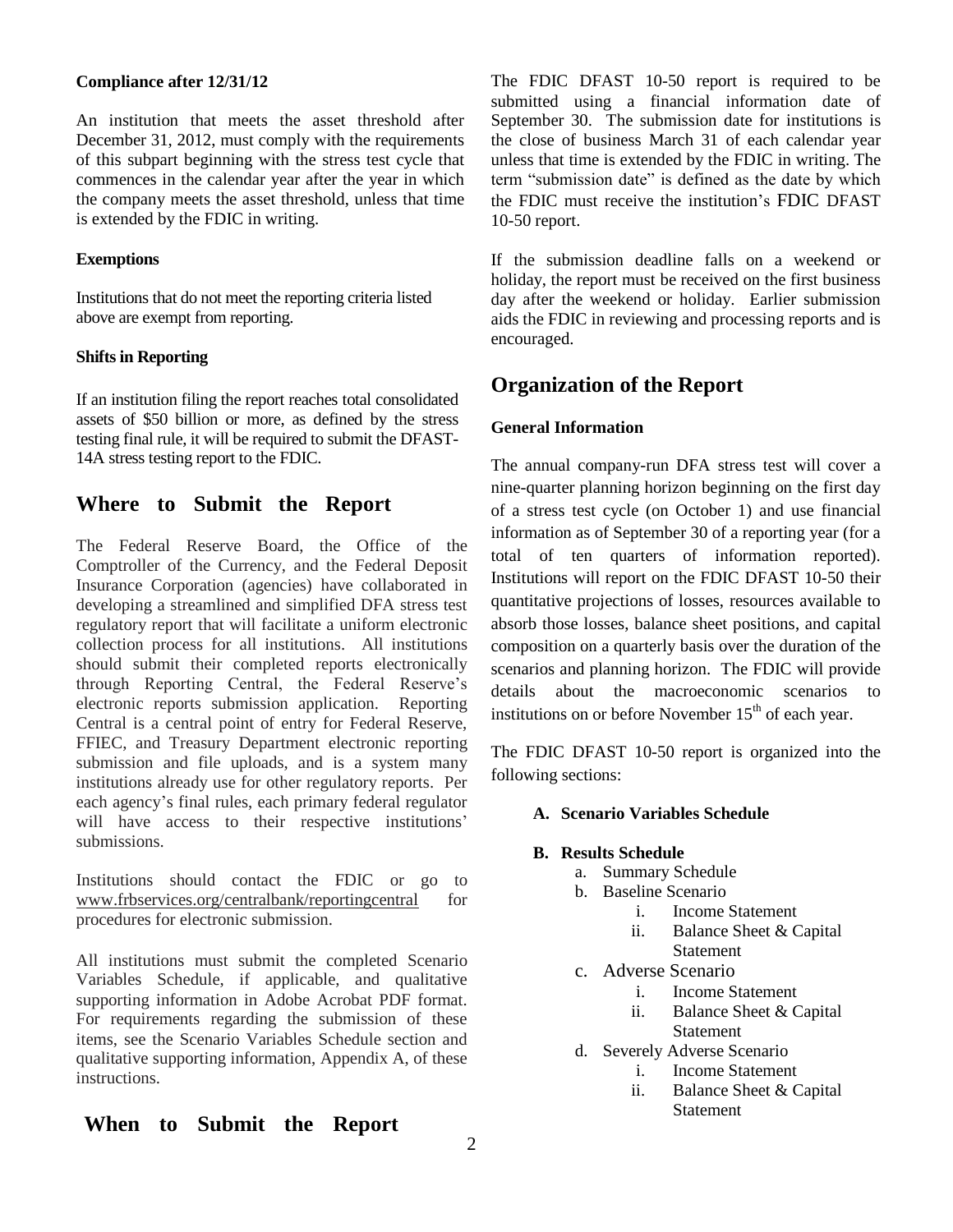# **C. Appendix A - Qualitative Supporting Information**

In addition to the projections collected on the FDIC DFAST 10-50 report, institutions are also required to submit qualitative information supporting their projections. The report of the results of the stress test must include, under the baseline, adverse, and severely adverse scenarios: a description of the types of risks included in the stress test, a summary description of the methodologies used in the stress test, an explanation of the most significant causes for the changes in regulatory capital ratios, and any other information required by the FDIC. Please see Appendix A for more details.

# **How to Prepare the Reports**

# **A. Applicability of U.S. GAAP**

Institutions are required to prepare and file the FDIC DFAST 10-50 schedules in accordance with U.S. generally accepted accounting principles (GAAP) and these instructions. The financial records of the institutions should be maintained in such a manner and scope to ensure the FDIC DFAST 10-50 report is prepared in accordance with these instructions and reflects a fair presentation of the institutions' financial condition and assessment of performance under stressed scenarios.

# **B. Rules of Consolidation**

Respondents should reference the Call Report for general instructions on the rules of consolidation. Unless otherwise noted, items map directly to the respondent's Call Report for the actual quarterly data provided for September 30th of the reporting year while all remaining quarterly data over the nine-quarter horizon are based on the institution's quarterly projections.

# **C. Projections**

The report includes one quarter of actual data followed by nine quarters of projected data. The "planning horizon" refers to the nine quarters starting with the fourth quarter of the reporting year (e.g. from the fourth quarter of 2013 through the fourth quarter of 2015). Column headings will refer to each corresponding quarter.

# **D. Order of Precedence**

If there is a conflict in guidance, institutions should first use the information contained in these instructions and then the instructions available in the latest Call Report.

# **E. Technical Details**

The following instructions apply generally to the FDIC DFAST 10-50 report, unless otherwise specified.

- a. Report income and loss data on a quarterly basis and not on a cumulative or year-to-date basis.
- b. Ensure that any internal consistency checks are complete prior to submission.
- c. An amount or zero should generally be entered for all items, except in those cases where other options such as "not available" or "other" are specified. If information is not available or not applicable and no such options are offered, the field should be left blank
- d. MDRM codes and formulas are provided in the "031 or 041 Call Rpt Item" column for most line items. Definitions in the Call Report for those items should be used.

# **F. Rounding**

All dollar amounts must be reported in thousands, with the figures rounded to the nearest thousand. Rounding could result in details not adding to their stated totals. However, to ensure consistent reporting, the rounded detail items should be adjusted so that the totals and the sums of their components are identical.

# **G. Negative Entries**

Negative entries are generally not appropriate on the FDIC DFAST 10-50 balance sheet and should not be reported. Hence, assets with credit balances must be reported in liability items and liabilities with debit balances must be reported in asset items, as appropriate, and in accordance with these instructions. When negative entries do occur in one or more of these items, they shall be recorded with a minus (-) sign rather than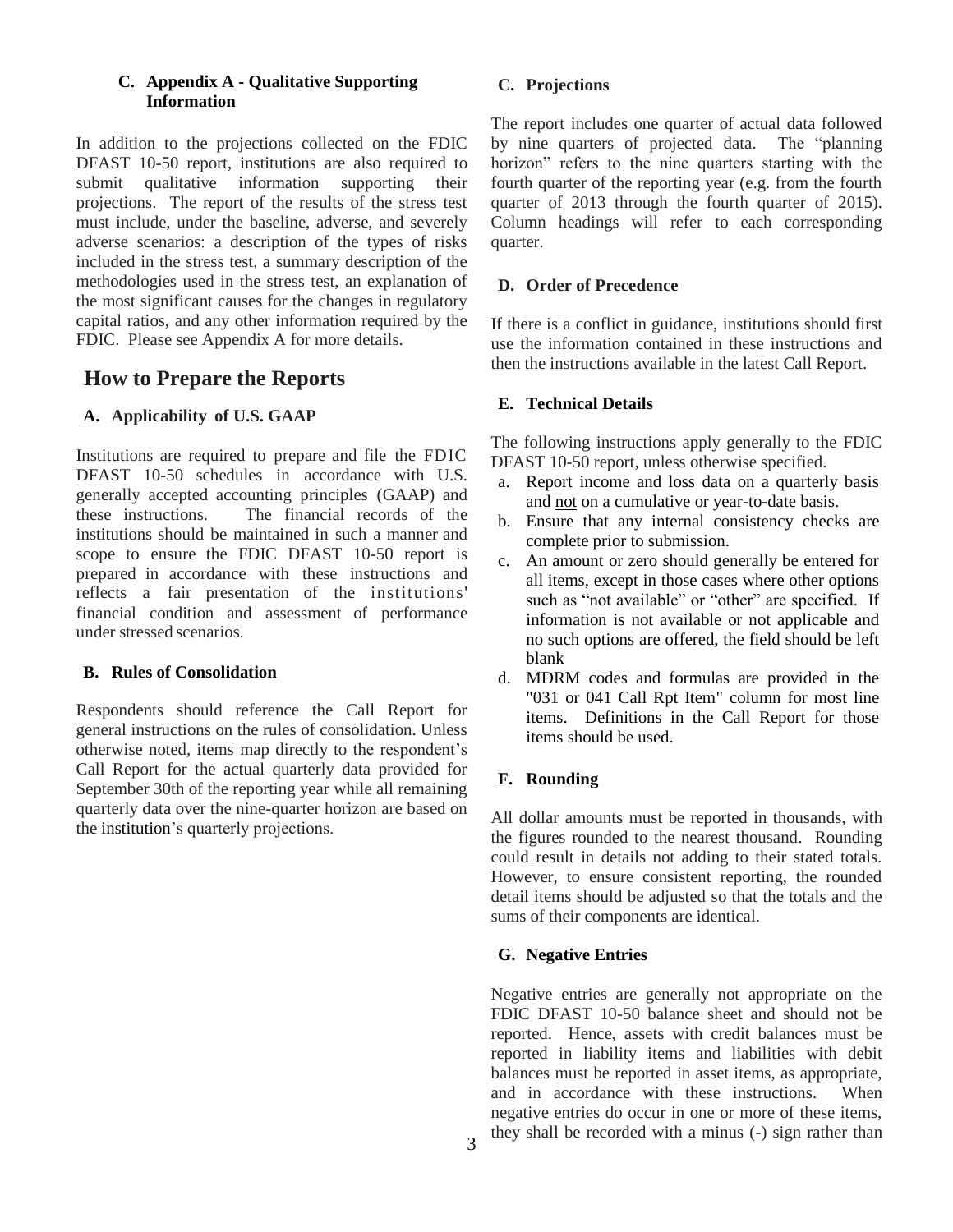in parentheses.

# **H. Confidentiality**

As these data will be collected as part of the supervisory process, they are subject to confidential treatment under exemption 8 of the Freedom of Information Act (5 U.S.C. 552(b)(8)). In addition, the information contained in this report may be exempt from disclosure under Exemption 4. 5 U.S.C. 552(b)(4). Disclosure determinations would be made on a case-by-case basis.

# **I. Amended Reports**

When the FDIC's interpretation of how GAAP or these instructions should be applied to a specified event or transaction (or series of related events or transactions) differs from the reporting institution's interpretation, the FDIC may require the institution to reflect the event(s) or transaction(s) in its FDIC DFAST 10-50 report in accordance with the FDIC's interpretation and to amend previously submitted reports. The FDIC will consider the materiality of such event(s) or transaction(s) in making a determination about requiring the institution to apply the FDIC's interpretation and to amend previously submitted reports. Materiality is a qualitative characteristic of accounting information which is defined in FASB Concepts No. 2 as ''the magnitude of an omission or misstatement of accounting information that, in the light of surrounding circumstances, make it probable that the judgment of a reasonable person relying on the information would have been changed or influenced by the omission or misstatement.''

The FDIC may require the filing of an amended FDIC DFAST 10-50 report if reports as previously submitted contain significant errors. In addition, an institution should file an amended report when internal or external auditors make audit adjustments that result in a restatement of financial statements previously submitted to the FDIC.

For further information regarding FDIC DFAST 10-50 amended reports, please see the Amended Reports section in the general instructions of the Call Report.

If resubmissions are required, institutions should contact the FDIC.

# **J. Data Items Automatically Retrieved from Other Reports**

other reports submitted to the FDIC. If the institution<sub>4</sub> The actual 9/30 data that is required to be submitted in the FDIC DFAST 10-50 report may also be collected in

files the other reports at the same level of consolidation as is required for the FDIC DFAST 10-50 report, the duplicate data items do not need to be reported and may be left blank on the FDIC DFAST 10-50 report form. For institutions, the data will be collected from the Call Report.

However, the actual 9/30 data for certain line items does not map to existing MDRM codes in the Call Report. Institutions will need to report the actual 9/30 data for the following line items for each scenario.

• Income statement memoranda line items 26-31, 32-37, and 38-43 for all reporters.

# **K. Questions**

Questions and requests for interpretations of matters appearing in any part of these instructions should be directed to the institution's FDIC central point of contact.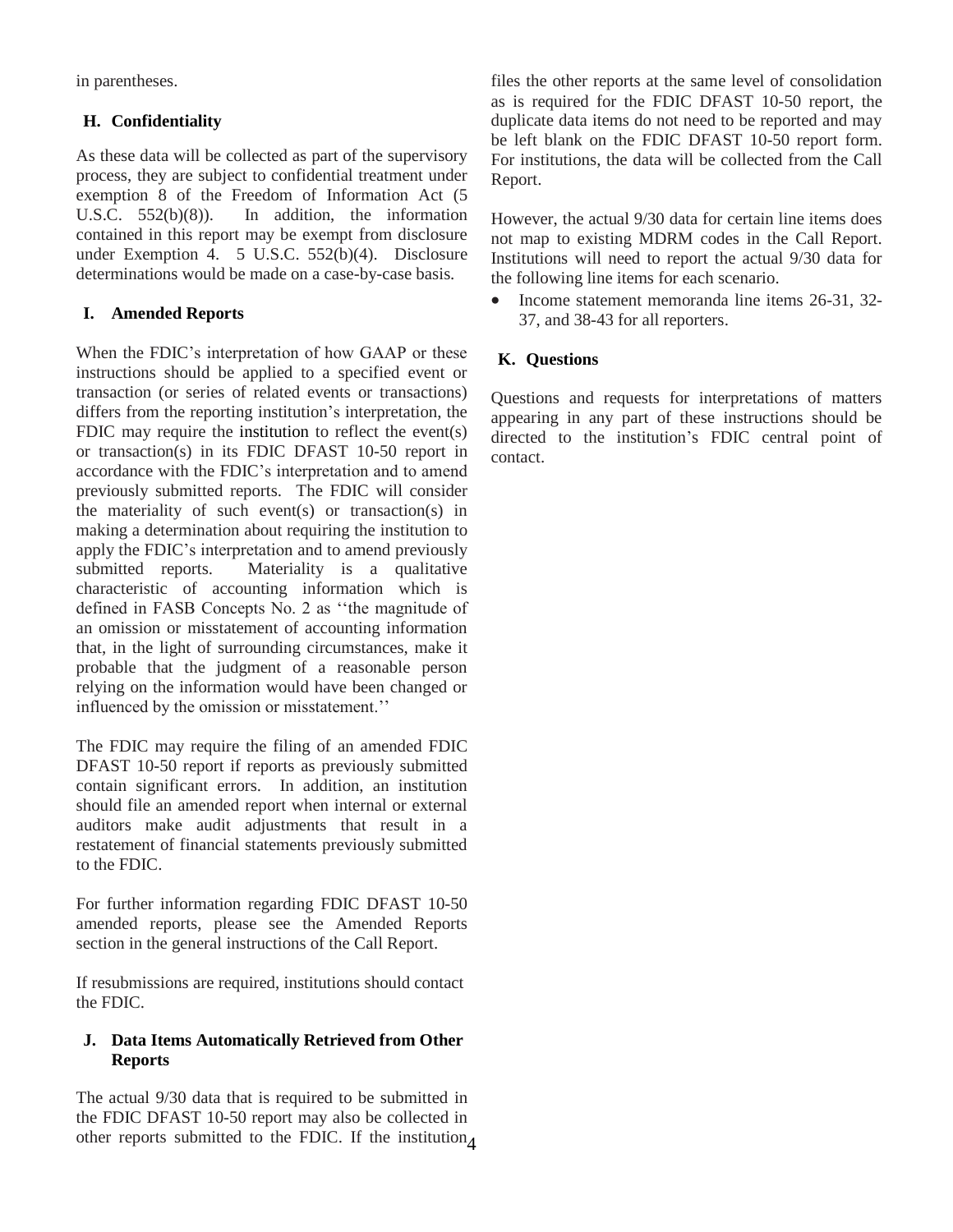# **SCENARIO VARIABLES SCHEDULE**

To conduct the stress test required, an institution m a y choose to project additional economic and financial variables beyond the mandatory supervisory scenarios provided to estimate losses or revenues for some or all of its portfolios. The FDIC expects an institution to ensure that the paths of any additional variables (including their timing) are consistent with the general economic environment assumed in the supervisory scenarios. If additional variables are used, the institution must complete the following information for each scenario where the institution chose to use additional variables. The following instructions provide guidance for institutions that choose to use additional scenario variables to report.

# **A. Scenario Variable Definitions**

This schedule should be used to list and define the variables used by an institution that chooses to go beyond those variables defined in the mandatory supervisory scenarios provided by the FDIC.

- The schedule provides space for the baseline scenario, adverse scenario, and severely adverse scenario. These sections must be completed if an institution chooses to use additional variables.
- If additional variables are used beyond the variables included in the FDIC provided scenarios, list those variable names in the column titled "Variable Name."
- Variable definitions should be provided in the column titled "Variable Definition." Variable definitions should include a description of the variable (e.g., "real GDP") and the denomination and/or frequency of the variable (e.g., "billions of 2005 dollars" or "in percent, average of monthly values").
- The forecasts and historical data for all of the additional scenario variables should be constructed on the same basis. Thus, if a variable is, over history, constructed as an

average, its forecast should be interpreted as an average as well.

- The following definitions and basis (i.e., period-average or period-end) of the financial market variables were included in the 2012 mandatory supervisory scenarios and are provided as an example for institutions to describe any additional scenario variables used in its stress test :
	- o U.S. 10-year Treasury yield: Quarterly average of the yield on 10-year U.S. Treasury bonds.
	- o U.S. mortgage rate: Quarterly average of weekly series of Freddie Mac data.
	- o U.S. Dow Jones Total Stock Market Index: End of quarter value, Dow Jones.
	- o U.S. Market Volatility Index (VIX): Chicago Board Options Exchange converted to quarterly by using the maximum value in any quarter.
- For convenience, the schedule provides space for 10 additional variables per scenario, but any number of variables may be reported, depending on the variables actually used in the scenario. Extra lines may be created as needed. The same variables do not necessarily have to be included in each scenario.
- Institutions should include all economic and financial market variables that were important in projecting results and are in addition to those provided by the FDIC, including those that affect only a subset of portfolios or positions. For example, if asset prices in a specific sector had a meaningful impact, then the assumed level of prices and projections should be included; or, if bankruptcy filings affect credit card loss estimates, then the assumed levels of these loss estimates should be reported if used in the projections.
- Institutions should also include any variables capturing regional or local economic or asset value conditions, such as regional unemployment rates or regional housing prices, if these were used in the projections.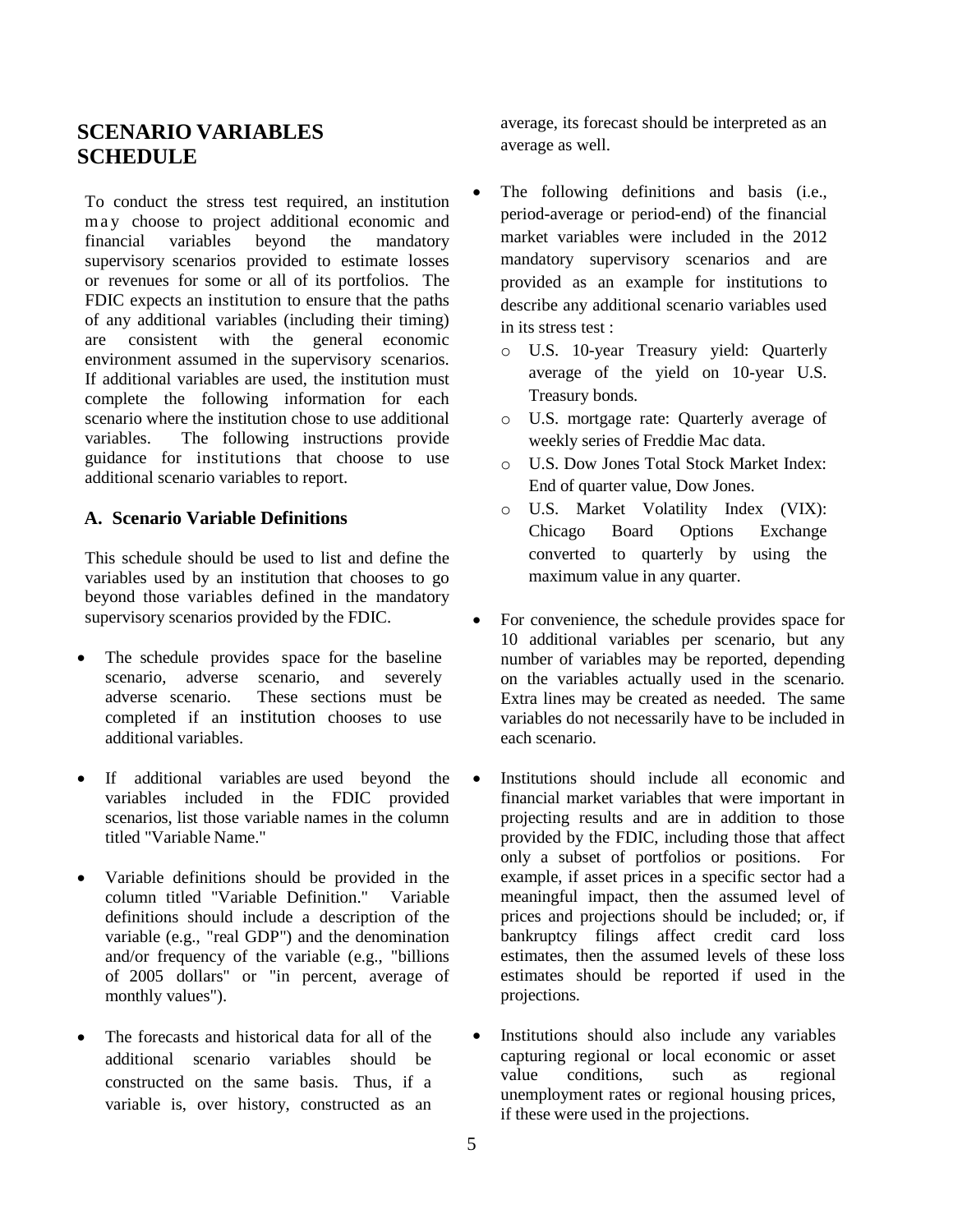• Institutions should include historical data, as well as projections, for any macroeconomic, regional, local, or financial market variables that are not generally available. Historical data for these variables can be included in a separate document.

# **B. All Scenarios**

- Variable names and definitions should be consistent throughout the worksheets in the schedule.
- List quarterly values for the variables starting with the last realized value through the end of the planning horizon. For the initial reporting period, the corresponding quarters would be 3Q 2013 through 4Q 2015, respectively.
- Enter all variables as levels rather than as changes or growth rates (for example, the dollar value of real GDP rather than the GDP growth rate).
- The Scenario Variables Schedule should be submitted in Adobe Acrobat PDF format through the Reporting Central application (see Where to Submit the Report).
- The Scenario Variables Schedule PDF file should be titled "**ReportID\_RSSD\_SCENARIOVARIABLES\_ MMDDYY".** Refer to Appendix A for additional information on the required naming conventions of PDF files.

# **C. DFA Stress Test Baseline Scenario**

This worksheet should be used to report the values of any additional variables generated for the DFA stress test baseline scenario.

# **D. DFA Stress Test Adverse Scenario**

This worksheet should be used to report the values of any additional variables generated for the DFA stress test adverse scenario.

# **E. DFA Stress Test Severely Adverse Scenario**

This worksheet should be used to report the values of any additional variables generated for the DFA stress test severely adverse scenario.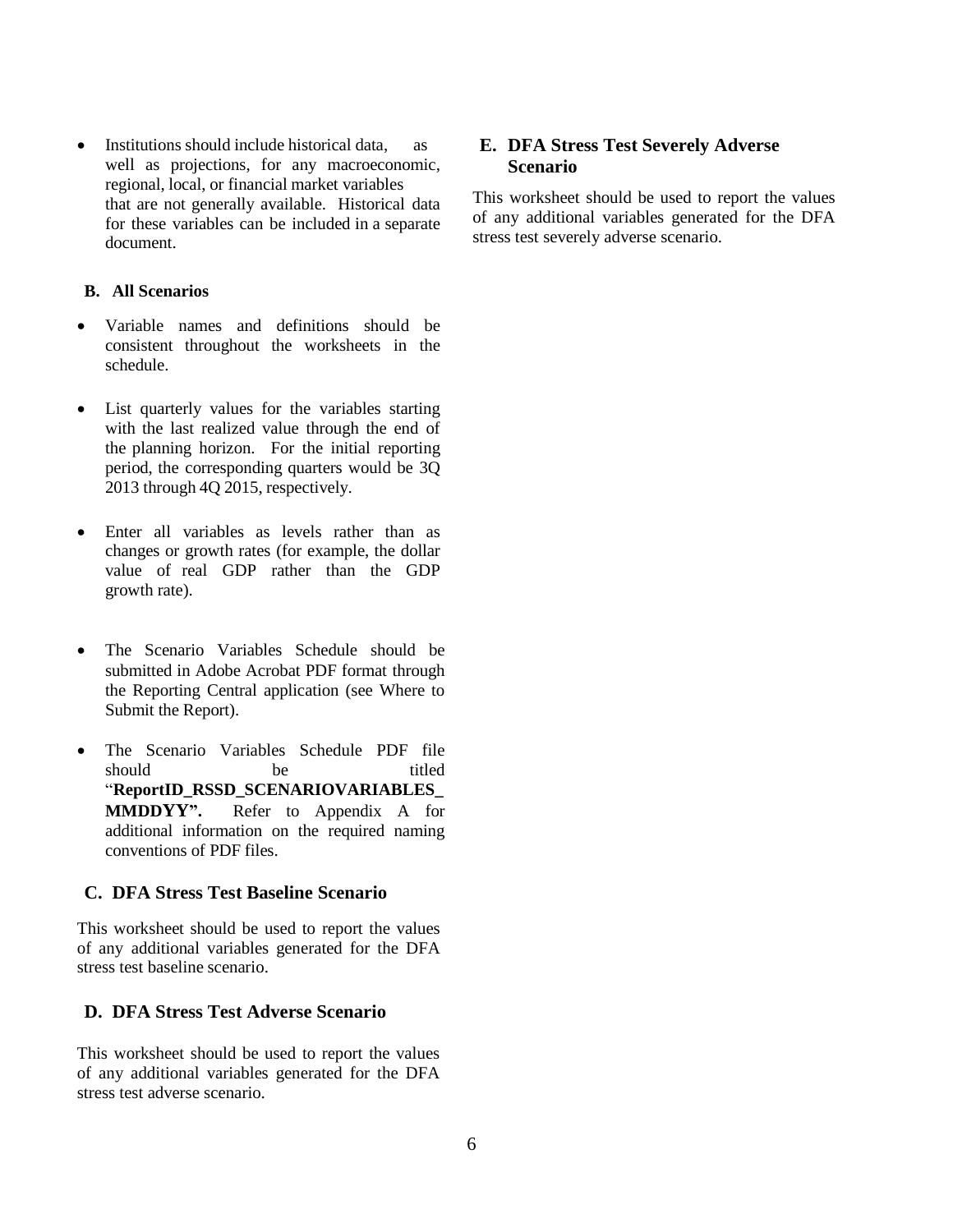# **RESULTS SCHEDULES**

The Results Schedules are composed of seven supporting schedules: a Summary Schedule, which summarizes key results from the Baseline, Adverse, and Severely Adverse Scenarios; and supporting schedules with Income Statement, Balance Sheet, and Capital Statement details. Each supporting schedule has three versions; one each for the Baseline Scenario, the Adverse Scenario, and the Severely Adverse Scenario.

Detailed instructions for the Income Statement, Balance Sheet and Capital Statement schedules follow in the sections below.

# **Summary Schedule**

This schedule summarizes key results reported on the Income Statement and Balance Sheet schedules for the Baseline, Adverse, and Severely Adverse Scenarios. No action is required by institutions to complete this schedule as this summary data schedule will be populated automatically from the Income Statement and Balance Sheet schedules.

# **Income Statement Schedule**

For the Income Statement schedule, MDRM codes corresponding to the related Call Report line items are provided for many of the line items. Differences between the FFIEC 031 and FFIEC 041 are noted; otherwise, assume that they are the same. Respondents should report income and loss data on a quarterly basis and not on a cumulative or year-todate basis. When applicable, the definitions of the institution's projections should map to the definitions outlined by the corresponding MDRM code within the Call Report. The institution should include losses tied to the relevant balances reported on the Balance Sheet Schedule.

#### **General Instructions**

This schedule collects various income statement items similar to items found on Schedules RI, RI-A, and RI-B on the Call Report. Net charge-offs on this schedule is defined as gross charge-offs less recoveries for the various line items. As stated in the Call Report instructions, institutions should also include write-downs to fair values on loans (and leases) transferred to the held-for-sale account during the calendar year-to-date that occurred when (1) the institution decided to sell loans that were not originated or otherwise acquired with the intent to sell and (2) the fair value of those loans had declined for any reason other than a change in the general market level of interest or foreign exchange rates.

#### **Line item 1 First lien mortgages (net charge-offs):**

Report all closed-end loans secured by first liens on 1–4 family residential properties, as defined in the Call Report, Schedule RI-B, item 1.c.(2)(a).

# **Line item 2 Closed-end junior liens (net chargeoffs):**

Report all closed-end loans secured by junior liens on 1–4 family residential properties, as defined in the Call Report, Schedule RI-B, item 1.c.(2)(b). Include loans secured by junior liens in this item even if the institution also holds a loan secured by a first lien on the same 1–4 family residential property and there are no intervening junior liens.

# **Line item 3 Home equity lines of credit (HELOCS) (net charge-offs):**

Report all revolving, open-end loans in domestic offices secured by 1–4 family residential properties and extended under lines of credit, as defined in the Call Report, Schedule RI-B, item 1.c.(1).

# **Line item 4 Commercial and industrial (C&I) loans (net charge-offs):**

Report all commercial and industrial loans, as defined in the Call Report FFIEC 041, Schedule RI-B, item 4 and FFIEC 031, Schedule RI-B, item 4.a, commercial and industrial loans to U.S. addressees, and all commercial and industrial loans to non-U.S. addressees, as defined in the FFIEC 031, Schedule RI-B, item 4.b.

# **Line item 5 1-4 family construction loans (net charge-offs):**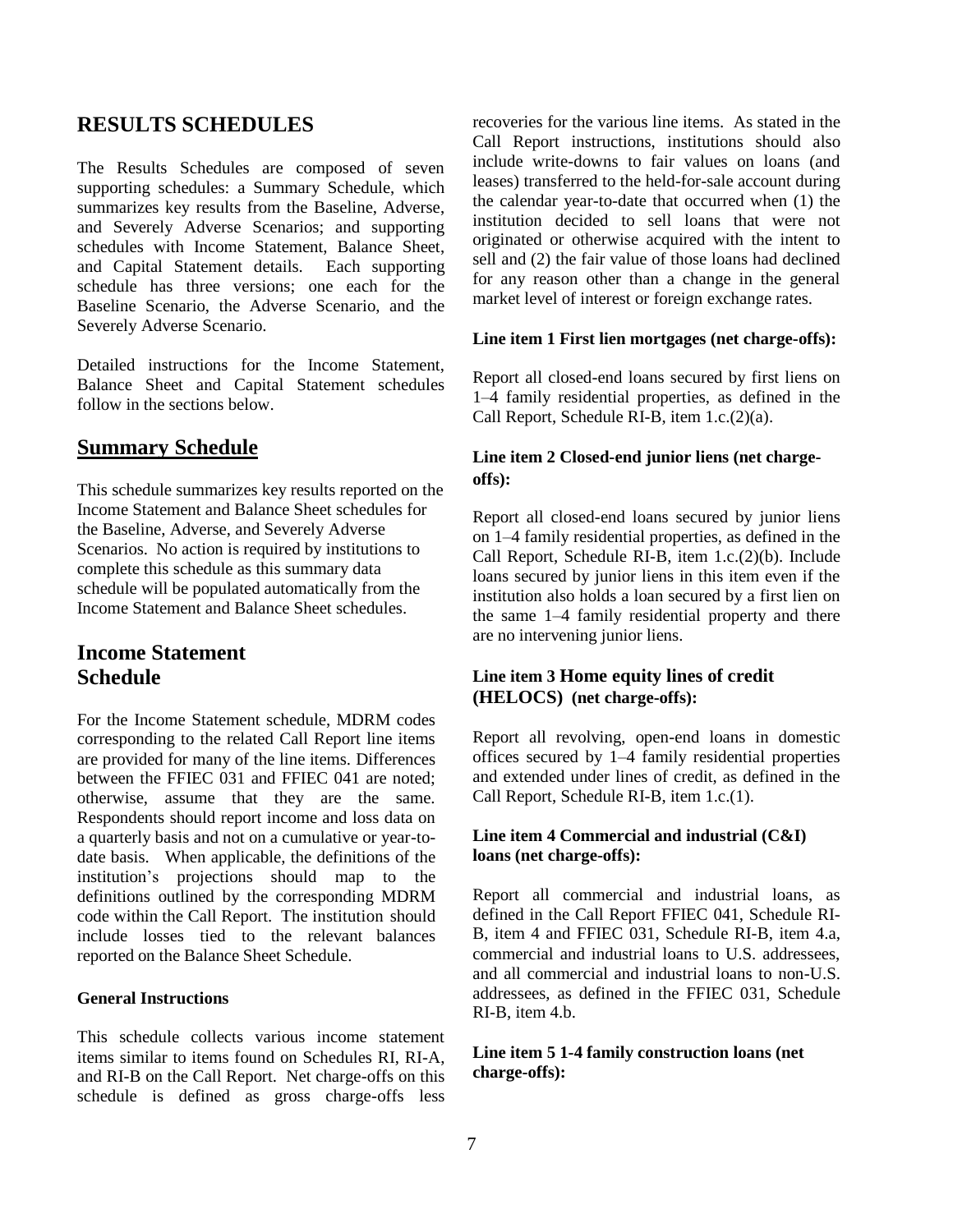Report all 1-4 family residential construction loans, as defined in the Call Report, Schedule RI-B, item  $1.a.(1)$ .

# **Line item 6 Other construction loans (net chargeoffs):**

Report all other construction loans and all land development and other land loans, as defined in the Call Report, Schedule RI-B, item 1.a.(2).

# **Line item 7 Multifamily loans (net charge-offs):**

Report all loans secured by multifamily (5 or more) residential properties in domestic offices, as defined in the Call Report, Schedule RI-B, item 1.d.

# **Line item 8 Non-farm, non-residential owner occupied loans (net charge-offs):**

Report all loans secured by owner-occupied nonfarm non-residential properties, as defined in the Call Report, Schedule RI-B, item 1.e.(1).

# **Line item 9 Non-farm, non-residential other loans (net charge-offs):**

Report all loans secured by other non-farm nonresidential properties, as defined in the Call Report, Schedule RI-B, item 1.e.(2).

#### **Line item 10 Credit cards (net charge-offs):**

Report all extensions of credit under credit card loans, as defined in the Call Report, Schedule RI-B, item 5.a.

#### **Line item 11 Automobile loans (net charge-offs):**

Report all automobile loans, as defined in Call Report, Schedule RI-B, item 5.b.

# **Line item 12 Other consumer loans (net chargeoffs):**

Report all other consumer loans, as defined in the Call Report, Schedule RI-B, item 5.c.

# **Line item 13 All other loans and leases (net charge-offs):**

Report all other loans and leases that have not been reported in the loan charge-off categories above (line items 1-12).

# **Line item 14 Total loan and lease (net chargeoffs):**

Report the sum of line items 1 through 13. It can also be found on the Call Report, Schedule RI-B, item 9).

# **Line item 15 Net interest income:**

Report net interest income, as defined in the Call Report, Schedule RI, item 3.

# **Line item 16 Non-interest income:**

Report non-interest income, as defined in the Call Report, Schedule RI, item 5.m.

# **Line item 17 Non-interest expense:**

Report non-interest expense, as defined in the Call Report, Schedule RI, item 7.e.

# **Line item 18 Pre-provision net revenue:**

Report the sum of lines 15 and 16 above, less line 17.

# **Line item 19 Provision for loan and lease losses:**

Report the provision for loan and leases, as defined in the Call Report, Schedule RI, item 4.

# **Line item 20 Realized gains (losses) on HTM securities:**

Report the realized gain (losses) on held-to-maturity securities, as defined in the Call Report, Schedule RI, item 6.a.

# **Line item 21 Realized gains (losses) on AFS securities:**

Report the realized gain (losses) on available-for-sale securities, as defined in the Call Report, Schedule RI, item 6.b.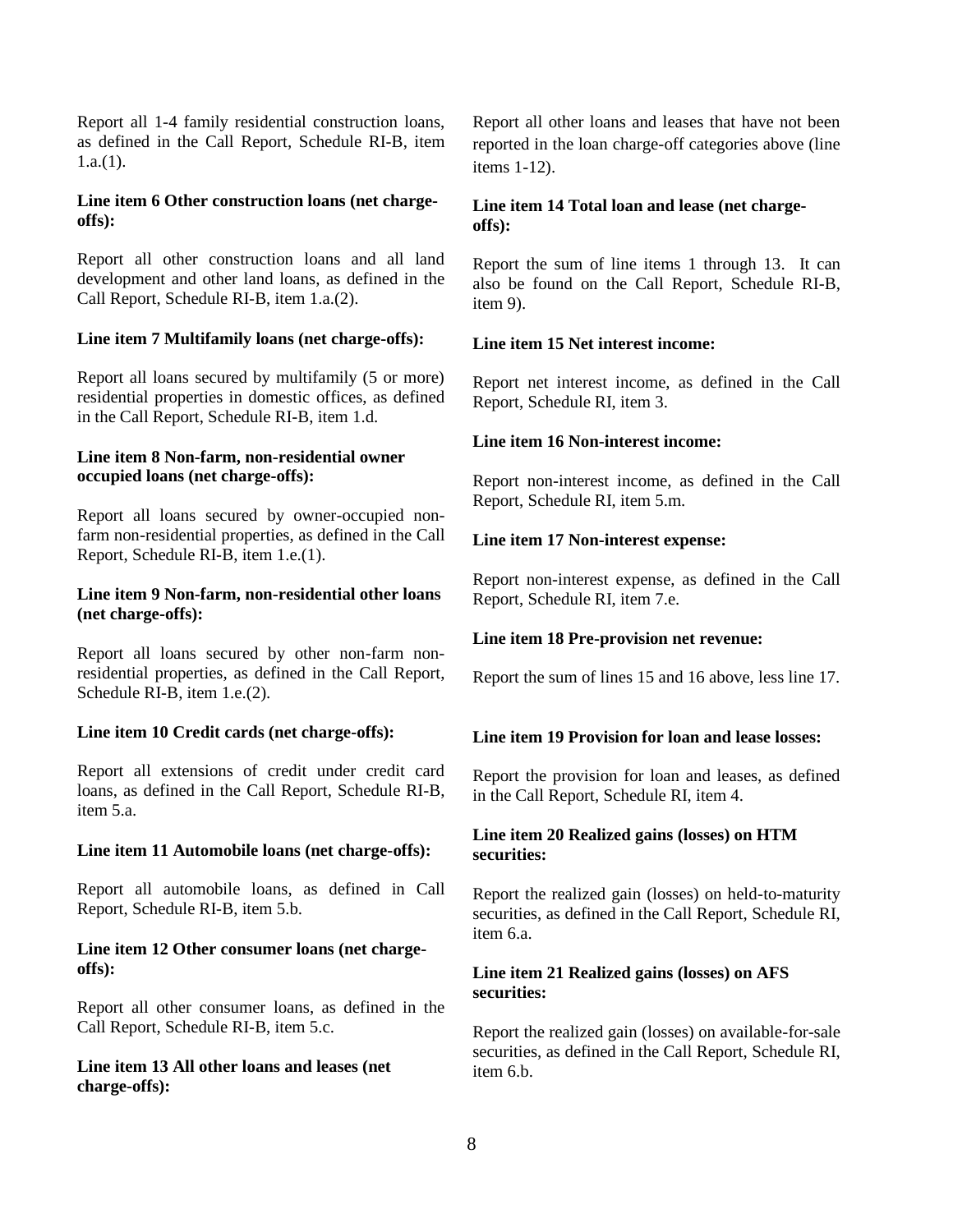#### **Line item 22 All other gains (losses):**

Report all other gains (losses) from extraordinary items, other adjustments, less the net income (loss) attributable to noncontrolling (minority) interests [if net income of noncontrolling interest is positive subtract out and if there is a net loss, add back], and any other items that are not either (i) reported above line 22 or (ii) in taxes reported in item 23. The amounts reported in line 22 comprise the remaining portion of net income reported in line 24. Corresponding Call Report line items are defined in Schedule RI, items 11 and 13.

# **Line item 23 Taxes:**

Report the applicable income taxes, as defined in the Call Report, Schedule RI, item 9.

#### **Line item 24 Net income:**

Report the total of lines 18, 19, 20, 21, 22, and 23 using the following logic (item  $18$  - item  $19 +$  item  $20 +$  item  $21 +$  item  $22 -$  item 23). If this amount is a net loss, report with a minus (-) sign. Report the applicable net income, as defined in the Call Report, Schedule RI, item 14.

#### **Memoranda items:**

# **Line item 25 Other than temporary impairment (OTTI) losses:**

Report other than temporary impairment losses, as defined in the Call Report, Schedule RI, Memo item 14.a.

# **Line items 26 through 43**

These line items should be used to list the projected segment amounts of non-interest income, non-interest expense, and all other gains (losses) that exceed 15% of each line item, respectively.

• The measurement to determine if segments of non-interest income, non-interest expense, and all other gains (losses) are greater than 15 percent should be performed for the initial period (actual as of 9/30) and amounts should be reported for projections one through nine if a category is greater than 15 percent as of the actual 9/30 period (even if the value of the category item decreases to less than 15 percent in the projected periods).

- These line items must be completed for each scenario if a segment of non-interest income, non-interest expense, and all other gains (losses) are greater than 15 percent as of the actual 9/30 period.
- Segment names and definitions should be consistent throughout the income statement schedule.
- List the quarterly values for the segments starting with the last realized value through the end of the planning horizon. For the initial reporting period, the corresponding quarters would be 3Q 2013 through 4Q 2015, respectively.
- Enter all amounts as levels rather than as changes or growth rates (for example, the dollar value of income from fiduciary activities).

# **Line items 26-31 Itemize and describe amounts greater than 15 percent of non-interest income (Line item 16):**

List and describe specific segments of non-interest expense that exceed 15 percent of "total non-interest expense" line item 16 as of the actual 9/30 period.

# **Line items 32-37 Itemize and describe amounts greater than 15 percent of non-interest expense (Line item 17):**

List and describe specific segments of non-interest expense that exceed 15 percent of "total non-interest expense" line item 17 as of the actual 9/30 period.

# **Line items 38-43 Itemize and describe amounts greater than 15 percent of all other gains (losses) (Line item 22):**

List and describe specific segments of non-interest expense that exceed 15 percent of "all other gains/losses" line item 22 as of the actual 9/30 period.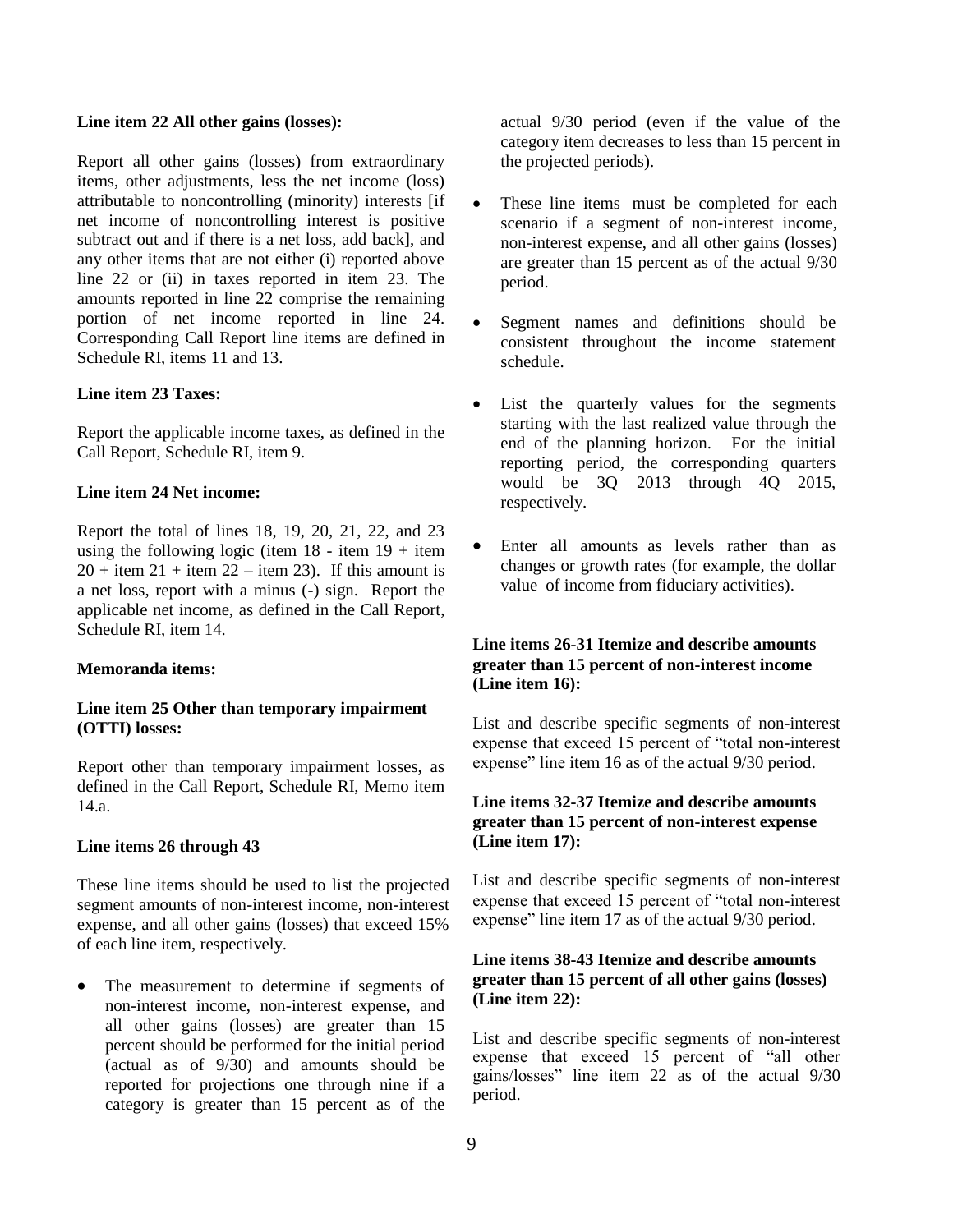# **Balance Sheet Schedule**

For the Balance Sheet schedule, MDRM codes corresponding to the related Call Report line items are provided for many of the line items. Unless otherwise noted, the line items are identical for FFIEC 031 and FFIEC 041. When applicable, the definitions of the institution's projections should map to the definitions outlined by the corresponding MDRM code within the Call Report. The institution should report balances that are tied to the relevant losses reported on the Income Statement Schedule.

#### **Line items 1 through 15 Loans**

For each scenario used, input the loan balance projections in the various line items in this schedule, net of any unearned income. Domestic refers to portfolios in the domestic U.S. offices (as defined in the Call Report), and International refers to portfolios outside of the domestic U.S. offices.

Unlike the loan balances reported in the Call Report Schedule RC-C, for this schedule separately report the loans covered by loss sharing agreements with the FDIC (line  $14$ ).<sup>1</sup>

#### **Line item 1 First lien mortgages:**

Report closed-end loans secured by first liens on 1-4 family residential properties held in domestic offices, as defined in the Call Report, Schedule RC-C, item 1.c.(2)(a), less relevant loans covered by loss-sharing agreement with the FDIC (Schedule RC-M, item  $13.a.(1)(c)(2)(a)).$ 

#### **Line item 2 Closed-end junior liens:**

Report closed-end loans secured by junior (i.e., other than first) liens on 1- 4 family residential properties held in domestic offices, as defined in the Call Report, Schedule RC-C, item 1.c.(2)(b), less relevant loans covered by loss-sharing agreement with the FDIC (Schedule RC-M, item  $13.a.(1)(c)(2)(b)$ ).

#### **Line item 3 Home equity lines of credit: (HELOCS)**

 $\overline{\phantom{a}}$ 

Report the amount outstanding under revolving, open-end lines of credit secured by 1-4 family residential properties held in domestic offices, as defined in the Call Report, Schedule RC-C, item 1.c.(1), less relevant loans covered by loss-sharing agreement with the FDIC (Schedule RC-M, item  $13.a.(1)(c)(1)$ ).

#### **Line item 4 Commercial and industrial (C&I) loans:**

Report all commercial and industrial (C&I) loans, as defined in the Call Report, Schedule RC-C, item 4 (FFIEC 041) and items 4.a and 4.b (FFIEC 031), less relevant loans covered by loss-sharing agreement with the FDIC (Schedule RC-M, item  $13.\overline{a}$ . $(3)$ ).

#### **Line item 5 1-4 family construction loans:**

Report loans secured by 1-4 family residential construction loans held in domestic offices, as defined in the Call Report, Schedule RC-C, item 1.a.(1), less relevant loans covered by loss-sharing agreement with the FDIC (Schedule RC-M, item  $1\overline{3}$ .a. $(1)(a)(1)$ ).

#### **Line item 6 Other construction loans:**

Report construction loans for purposes other constructing 1-4 family residential properties, land development loans, and all other land loans held in domestic offices, as defined in the Call Report, Schedule RC-C, items 1.a.(2), less relevant loans covered by loss-sharing agreement with the FDIC (Schedule RC-M, item  $13.a.(1)(a)(2)$ ).

#### **Line item 7 Multifamily loans:**

Report loans secured by multifamily (5 or more) residential properties held in domestic offices, as defined in the Call Report, Schedule RC-C, item 1.d, less relevant loans covered by loss-sharing agreement with the FDIC (Schedule RC-M, item  $13.a.(1)(d)$ ).

#### **Line item 8 Non-farm, non-residential owneroccupied loans:**

Report loans secured by owner-occupied non-farm non-residential properties held in domestic offices, as defined in the Call Report, Schedule RC-C, item 1.e.(1), less relevant loans covered by loss-sharing agreement with the FDIC (Schedule RC-M, item  $13.a.(1)(e)(1)$ ).

#### **Line item 9 Non-farm, non-residential other loans:**

<sup>&</sup>lt;sup>1</sup> For more information, refer to Schedule RC-M Item No. 13 in the Call Report instructions (Assets covered by losssharing agreements with the FDIC).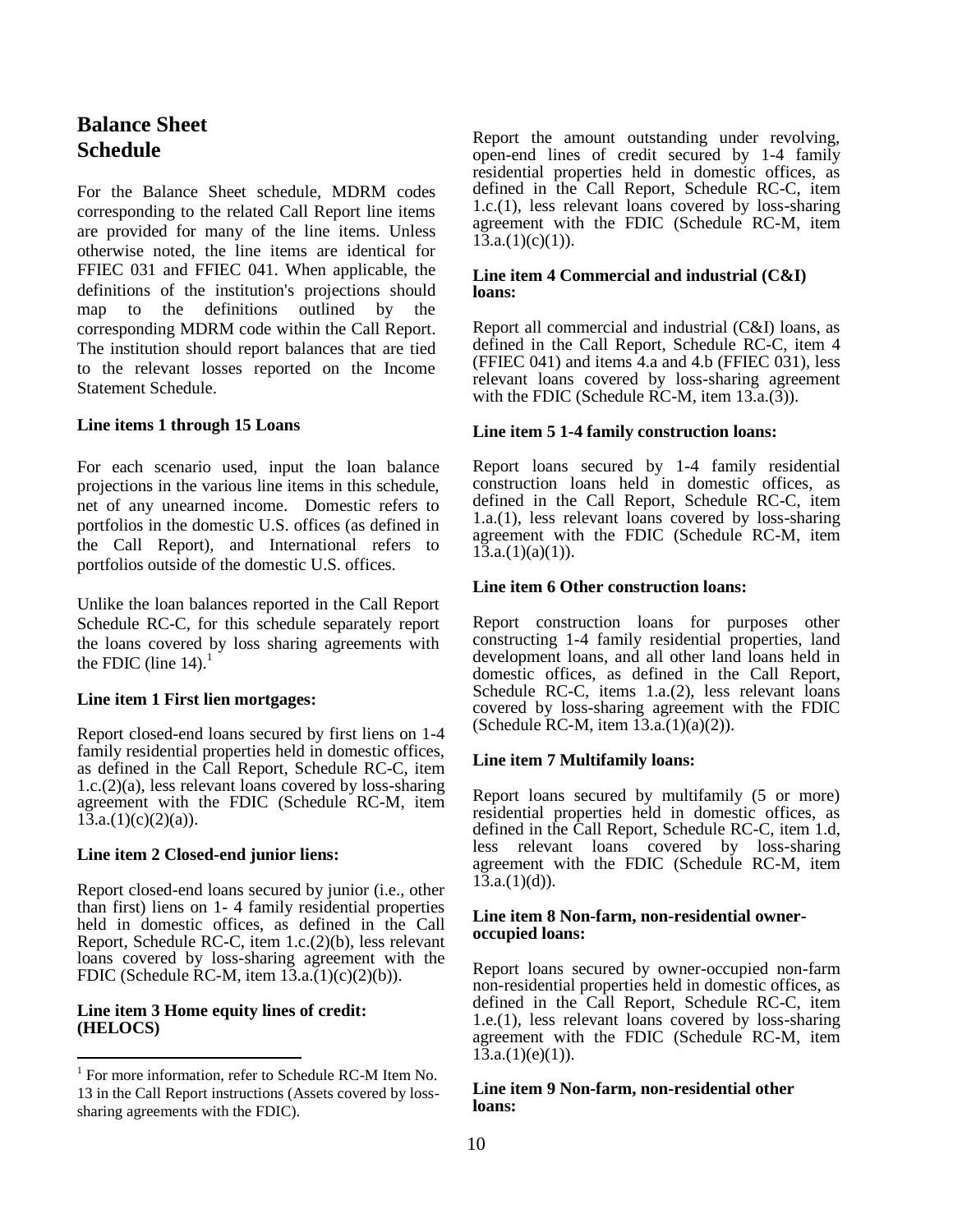Report non-farm non-residential real estate loans that are not secured by owner-occupied non-farm nonresidential properties, held in domestic offices, as defined in the Call Report, Schedule RC-C, item 1.e.(2), less relevant loans covered by loss-sharing agreement with the FDIC (Schedule RC-M, item  $13.a.(1)(e)(2)$ ).

#### **Line item 10 Credit cards:**

Report all extensions of credit to individuals for household, family, and other personal expenditures arising from credit cards, held in domestic offices, as defined in the Call Report, Schedule RC-C, item 6.a , less relevant loans covered by loss-sharing agreement with the FDIC (Schedule RC-M, item  $13.a.(4)(a)$ .

#### **Line item 11 Automobile loans:**

Report all auto loans held in domestic offices, as defined in the Call Report, Schedule RC-C, item 6.c, less relevant loans covered by loss-sharing agreement with the FDIC (Schedule RC-M, item  $13.a.(4)(b)$ .

#### **Line item 12 Other consumer loans:**

Report all other consumer loans held in domestic offices not reported in line items 10 or 11, as defined in the Call Report, Schedule RC-C, items 6.b and 6.d, less relevant loans covered by loss-sharing agreement with the FDIC (Schedule RC-M, item  $1\bar{3}$ .a. $(4)(c)$ ).

#### **Line item 13 All other loans and leases:**

Report all other loans and leases that have not already been reported in the loan categories in line items 1 through 12, excluding loans covered by FDIC loss-sharing agreements (reported in line 14).

#### **Line item 14 Loans covered by FDIC loss-sharing agreements:**

Report all loans covered by loss-sharing agreements with the FDIC, as defined in the Call Report, Schedule RC-M items  $13.a.(1)(a)(1)$  through  $13.a.(5)$ .

# **Line item 15 Total loans and leases:**

Report the sum of items 1 through 14 above. This is also defined in the Call Report, Schedule RC-C, Part I, item 12.

#### **Line item 16 Allowance for loan and lease losses (ALLL)**

Report the allowance for loan and lease losses, as defined in the Call Report, Schedule RC, item 4.c.

#### **Line items 17 through 21 Securities: Held-tomaturity (HTM)**

For line items 17 through 21, report the amortized cost of securities held-to-maturity, which corresponds to securities reported in the Call Report, Schedule RC-B, column A.

#### **Line item 17 U.S. government obligations and obligations of GSE:**

Report securities issued by the U.S. Government and by U.S. government agencies, as defined in the Call Report, Schedule RC-B, items 1, 2.a, 2.b, 4.a.(1), 4.a.(2), 4.b.(1), 4.b.(2), 4.c.(1)(a), and 4.c.(2)(a).

#### **Line item 18 Securities issued by states and political subdivisions of the U.S.:**

Report securities issued by the states and political subdivisions of the U.S., as defined in the Call Report, Schedule RC-B, item 3.

# **Line item 19 Non-agency MBS and ABS securities:**

Report all mortgage-backed and asset-backed securities not guaranteed by the U.S. government or issued by a state or political subdivision of the U.S., as defined in the Call Report, Schedule RC-B items 4.a.(3), 4.b.(3), 4.c.(1)(b), 4.c.(2)(b), and 5.a.

#### **Line item 20 All other HTM securities:**

Report all other securities that have not already been reported in the securities categories in line items 17 through 19, as defined in the Call Report, Schedule RC-B items 5.b.(1), 5.b.(2), 5.b.(3), 6.a, and 6.b.

## **Line item 21 Total HTM securities:**

Report the sum of items 17 through 20 above. This is also defined in the Call Report, Schedule RC, item 2a.

#### **Line items 22 through 26 Securities: Availablefor-sale (AFS)**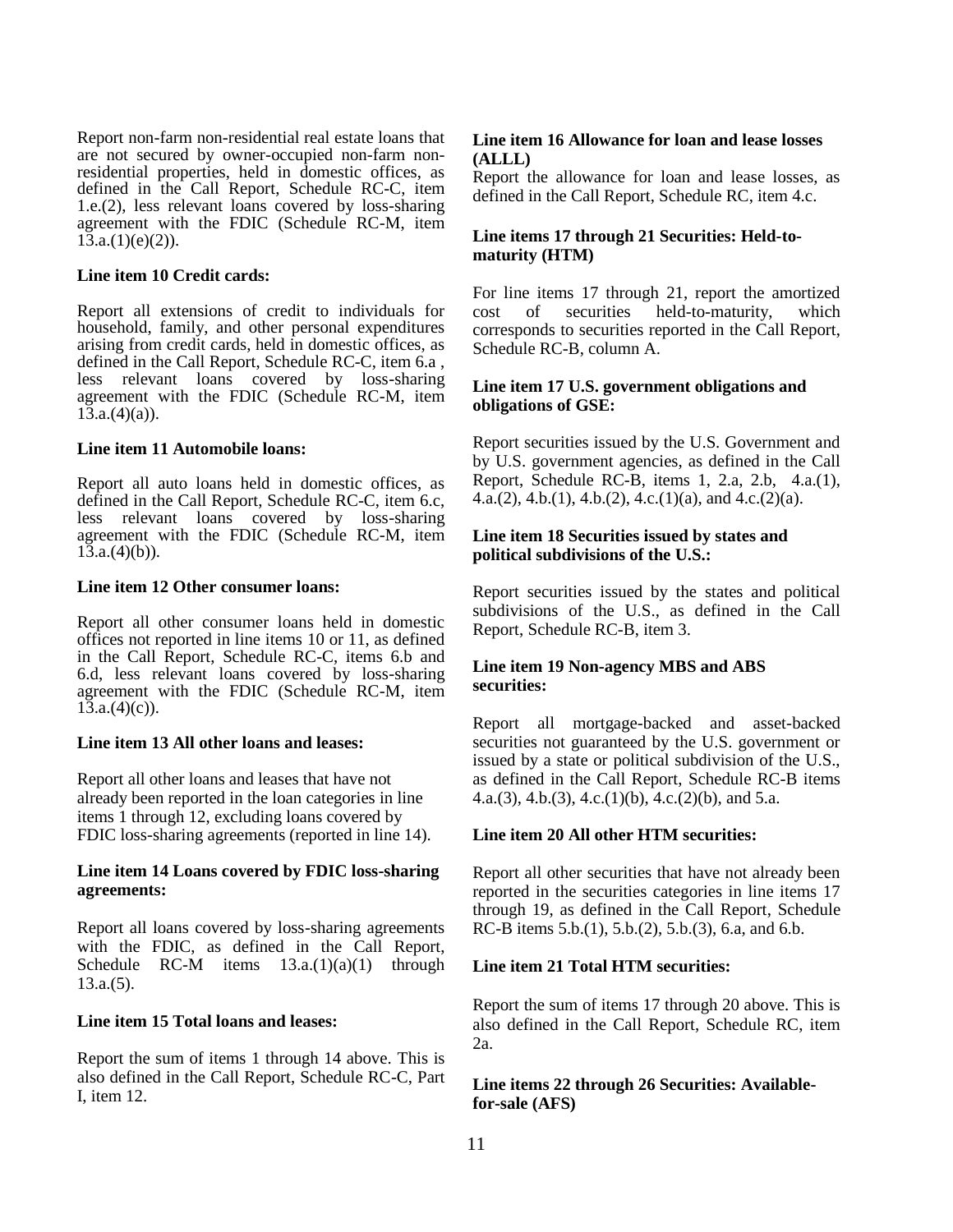For line items 22 through 26, report the fair value of available-for-sale securities, which corresponds to securities reported in the Call Report, Schedule RC-B, column D.

#### **Line item 22 U.S. government obligations and obligations of GSE:**

Report securities issued by the U.S. Government and by U.S. government agencies, as defined in the Call Report, Schedule RC-B, items 1, 2.a, 2.b, 4.a.(1), 4.a.(2), 4.b.(1), 4.b.(2), 4.c.(1)(a), and 4.c.(2)(a).

#### **Line item 23 Securities issued by states and political subdivisions of the U.S.:**

Report securities issued by the states and political subdivisions of the U.S., as defined in the Call Report, Schedule RC-B, item 3.

#### **Line item 24 Non-agency MBS and ABS securities:**

Report all mortgage-backed and asset-backed securities not guaranteed by the U.S. government or issued by a state or political subdivision of the U.S., as defined in the Call Report, Schedule RC-B items 4.a.(3), 4.b.(3), 4.c.(1)(b), 4.c.(2)(b), and 5.a.

#### **Line item 25 All other AFS securities:**

Report all other securities that have not already been reported in the securities categories in line items 22 through 24, as defined in the Call Report, Schedule RC-B items 5.b., 6, and 7

# **Line item 26 Total AFS securities:**

Report the sum of items 22 through 25 above. This is also defined in the Call Report, Schedule RC, item 2b.

# **Line item 27 Trading assets:**

Report trading assets, as defined in the Call Report, Schedule RC, item 5.

#### **Line item 28 Total intangible assets:**

Report all goodwill and intangible assets, as defined in the Call Report, Schedule RC, item 10.a and 10.b.

#### **Line item 29 Other real estate owned:**

Report the net book value of all other real estate owned (OREO), as defined in the Call Report, Schedule RC, item 7.

# **Line item 30 All other assets:**

Report all other assets that have not been reported in line items 1 through 29 that comprise total consolidated assets.

# **Line item 31 Total assets:**

Report the sum of line items 15, 21, and 26 through 30 above, less line item 16 above. This is also defined in the Call Report, Schedule RC, item 12.

# **Line item 32 Retail funding (core deposits):**

Report all retail funding deposits as defined in Call Report , Schedule RC, item 13.a less Schedule RC-E, Part I, items M.1.c.(1), M.1.c.(2) and M.2.d.

# **Line item 33 Wholesale funding:**

Report all wholesale funding deposits as defined in the Call Report, Schedule RC, items 13.b, 14.a, 14.b, Schedule RC-H, item 5, Schedule RC-E, items M.1.c.(1), M.1.c.(2) and M.2.d for FFIEC 031 filers; Schedule RC, 14.a ,14.b, 16, Schedule RC-E, items M.1.c.(1), M.1.c.(2) and M.2.d for FFIEC 041 filers.

# **Line item 34 Trading liabilities:**

Report all trading liabilities, as defined in the Call Report, Schedule RC, item 15.

# **Line item 35 All other liabilities:**

Report all other liabilities, as item 36 less items 32, 33, and 34.

Institutions should take into account the projected losses of unfunded loan commitments as they develop projections for this line item. An allowance for off-balance sheet credit exposures should be recognized in this line item (and not part of the ALLL).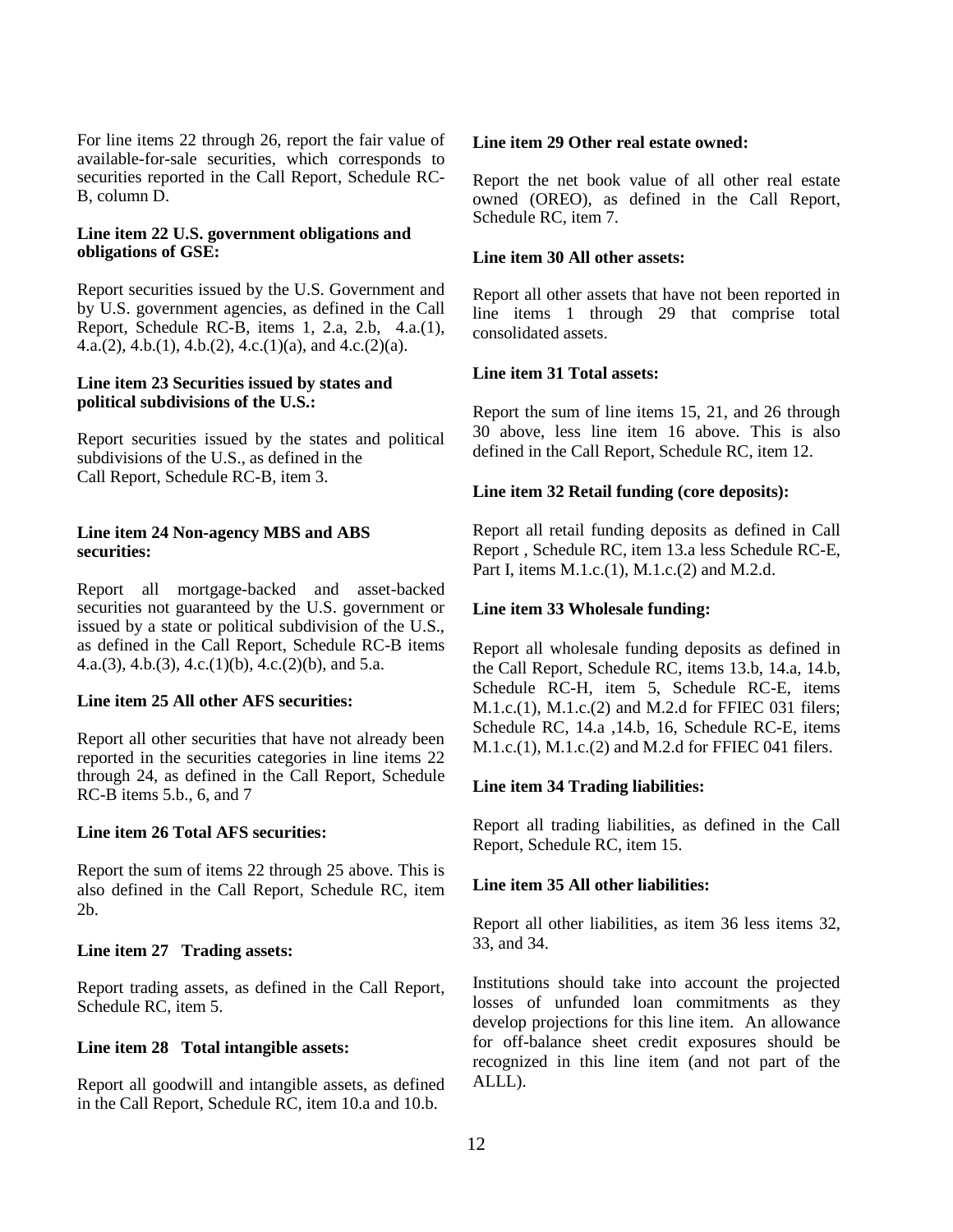# **Line item 36 Total liabilities:**

Report total liabilities as defined in the Call Report, Schedule RC, item 21.

# **Line item 37 Perpetual preferred stock and related surplus:**

Report perpetual preferred stock and related surplus, as defined in the Call Report, Schedule RC, item 23.

# **Line item 38 Equity capital:**

Report common stock (par value), as defined in the Call Report, Schedule RC, item 24; surplus, as defined in the Call Report, Schedule RC, item 25; retained earnings, as defined in the Call Report, Schedule RC, item 26.a; and other equity capital components, as defined in the Call Report, Schedule RC, item 26.b, 26.c, and 27.b.

# **Line item 39 Total equity capital:**

Report total equity capital, as defined in the Call Report, Schedule RC, item 28.

# **Balance Sheet Schedule: Capital Section**

This section collects projections of components of equity capital and regulatory capital, components of assets and liabilities, and deferred tax asset items. When applicable, the definitions of the institution's projections should map to the definitions outlined by the corresponding MDRM code within the Call Report.

The projections should clearly show any proposed capital actions or other scenario-dependent actions that would affect the institution's regulatory capital.

An institution is required to calculate for each quarter end within the planning horizon the potential impact on its regulatory capital levels and ratios incorporating the effects of any expected capital actions over the planning horizon. For the 2013 stress testing cycle institutions should use the FDIC's applicable risk-based capital rules as they are effective as of September 30, 2013. Changes from the recently revised capital rule should not be incorporated into their DFA stress test until the stress test cycle that begins on October 1, 2014. As institutions will begin to comply with the revised capital rules during that 2014 stress testing cycle, these institutions are expected to implement the requirements of the revised capital rules in their DFA stress tests at that time.

# **Line item 40 Unrealized gains (losses) on AFS securities:**

Report unrealized gains (losses) on AFS securities, as defined in the Call Report, Schedule RC-R, item 2.

# **Line item 41 Disallowed deferred tax asset:**

Report disallowed deferred tax asset, as defined in the Call Report, Schedule RC-R, item 9.b.

# **Line item 42 Tier 1 capital:**

Report tier 1 capital, as defined in the Call Report, Schedule RC-R, item 11.

# **Line item 43 Qualifying subordinated debt and redeemable preferred stock:**

Report qualifying subordinated debt and redeemable preferred stock, as defined in the Call Report, Schedule RC-R, item 12.

# **Line item 44 Allowance includible in Tier 2 capital:**

Report allowance includible in tier 2 capital, as defined in the Call Report, Schedule RC-R, item 14.

# **Line item 45 Tier 2 capital:**

Report tier 2 capital, as defined in Call Report, Schedule RC-R, item 17.

# **Line item 46 Total risk-based capital:**

Report total risk-based capital, as defined in the Call Report, Schedule RC-R, item 21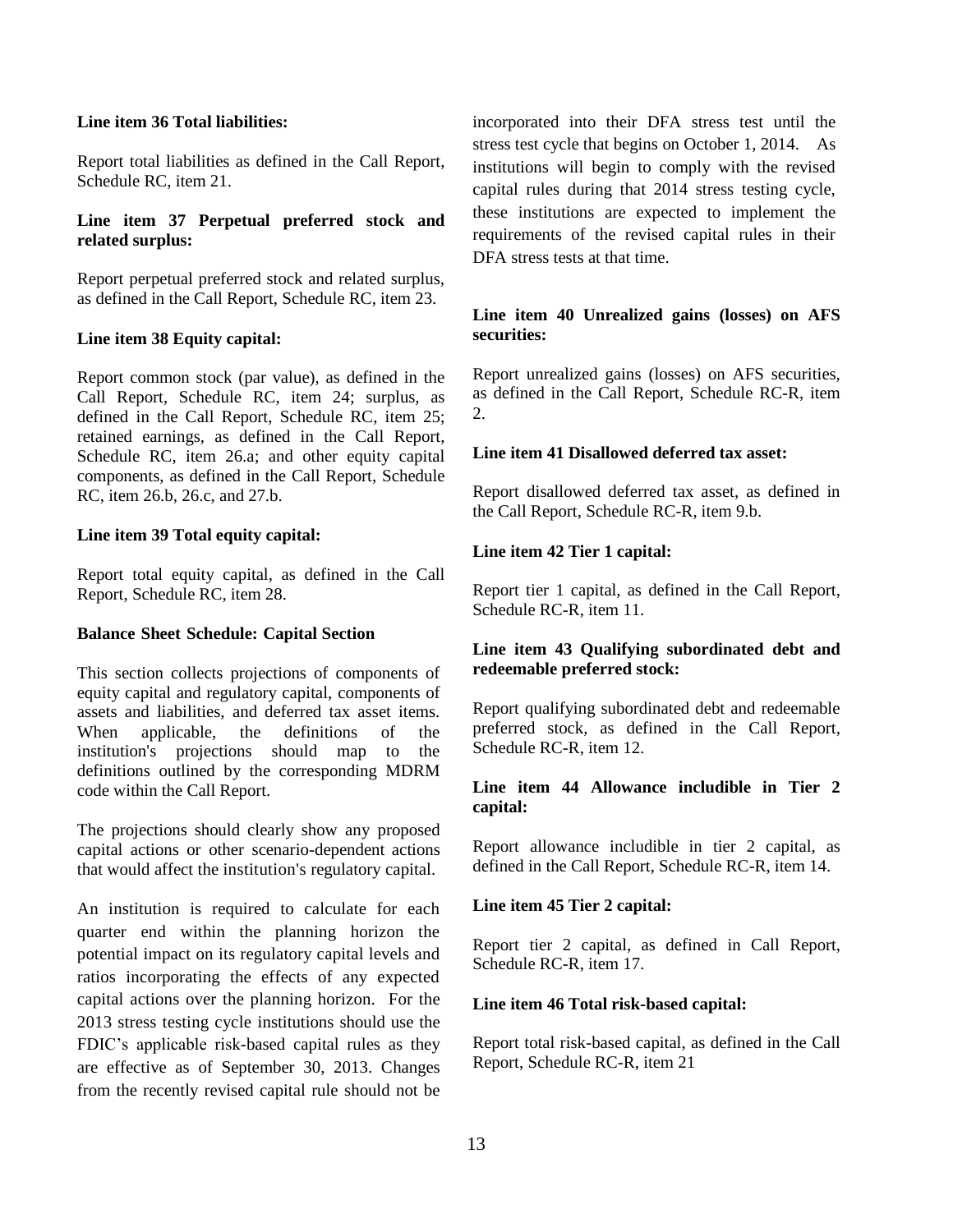# **Line item 47 Total capital:**

Report total capital, as defined in the Call Report, Schedule RC-R, item 1.

#### **Line item 48 Risk-weighted assets:**

Report risk-weighted assets, as defined in the Call Report, Schedule RC-R, item 62.

# **Line item 49 Total assets for leverage Purposes:**

Report total assets for leverage purposes, as defined in the Call Report, Schedule RC-R, item 27.

# **Line item 50 Tier 1 risk based capital ratio:**

Report tier 1 risk based capital ratio as item 42 divided by item 48.

# **Line item 51 Tier 1 leverage ratio:**

Report tier 1 leverage ratio as item 42 divided by item 49.

# **Line item 52 Total risk-based capital ratio:**

Report total risk-based capital ratio as item 46 divided by item 48.

# **Line item 53 Sale, conversion, acquisition, or retirement of capital stock:**

Report sale, conversion, acquisition, or retirement of capital stock, as the sum of and defined in the Call Report, Schedule RI-A, items 5 and 6.

# **Line item 54 Cash dividends declared on preferred stock:**

Report cash dividends declared on preferred stock, as defined in the Call Report, Schedule RI-A, item 8.

# **Line item 55 Cash dividends declared on common stock:**

Report cash dividends declared on common stock, as defined in the Call Report, Schedule RI-A, item 9.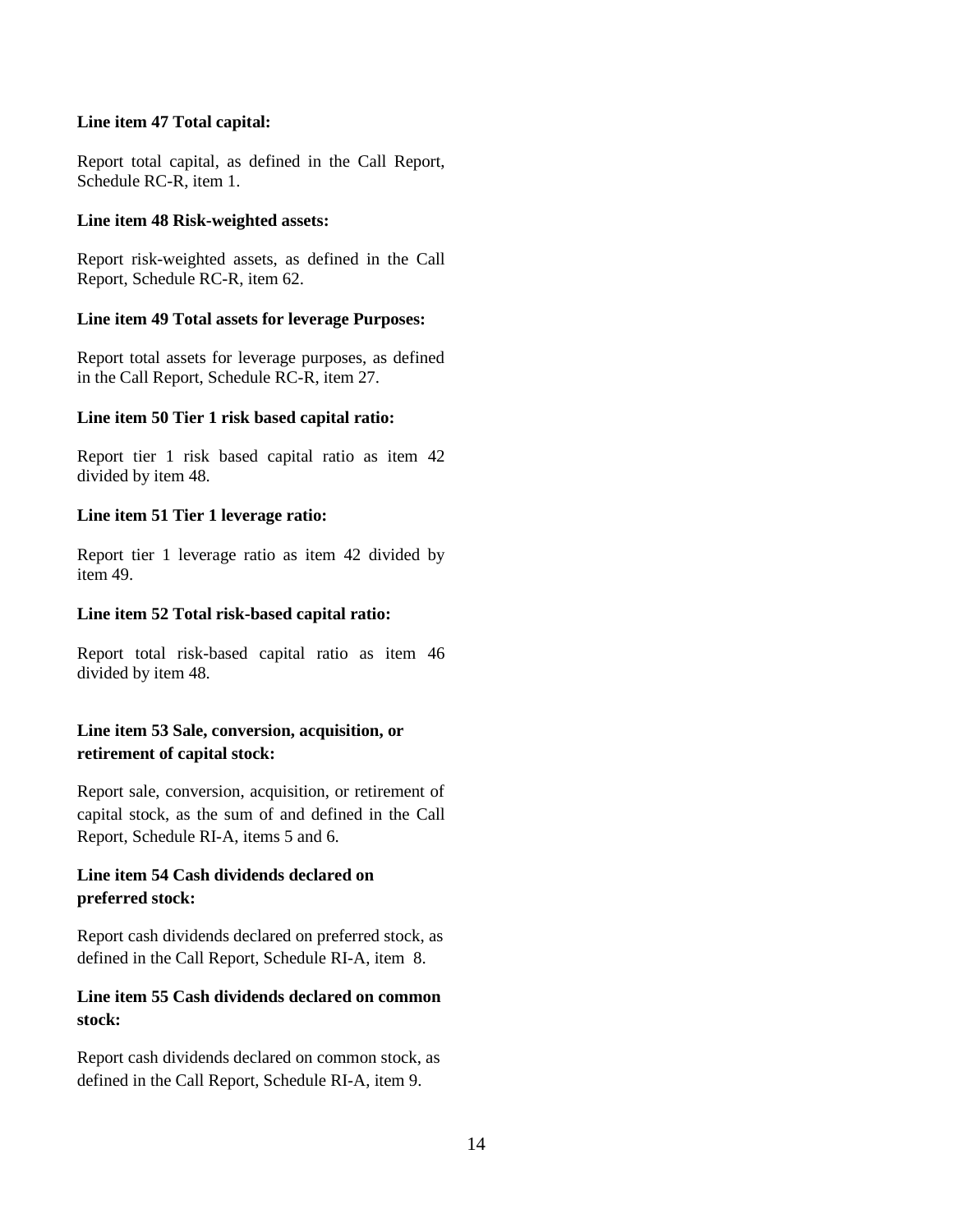# **APPENDIX A QUALITATIVE SUPPORTING INFORMATION**

Each institution is required under DFA stress test to submit a summary of the qualitative information supporting its projections. Supporting information should include sufficient information to inform a third party of an institution's general approach and assumptions, but remain summary in nature. In stitutions should provide appropriate references to internal documents that provide more detail on all the items to be discussed in the submission. All institutions must submit the completed Scenario Variables Schedule, if applicable, and the qualitative supporting information in Adobe Acrobat PDF format.

The report of the results of the stress test must include, under the baseline, adverse, and severely adverse scenarios:

- A description of the types of risks included in the stress test;
- A summary description of the methodologies used in the stress test;
- An explanation of the most significant causes for the changes in regulatory capital ratios, and
- The use of the stress test results.

Each respondent will be required to submit a file with a summary of the qualitative supporting information in Adobe Acrobat format. Note that if additional scenario variables are used in the stress test, then institutions should separately submit the Scenario Variables Schedule (see Scenario Variables Schedule instructions for the required naming convention of this file). The qualitative supporting information summary file should be titled as "**ReportID\_RSSD\_SUMMARY\_MMDDYY"**

- The "ReportID" in the file name should be as follows for the following respondents:
	- o "FRY16" for BHCs, SLHCs, and SMBs
	- o "OCCDFAST1050" for national banks and savings banks
	- o "FDICDFAST1050" for nonmember banks and state savings banks

• The "RSSD" in the file name is the institution specific identifier for a respondent.

The "MMDDYY" should be the as-of date of the stress test cycle (for example, 093013 for the 2013 stress test cycle).

The purpose of the summary document is to provide an overview of the stress testing process as required in the agencies' final stress test rules and as is repeated in the following sub-sections of Appendix A. Significant detailed information should not be included in the summary document. Detailed documents will be requested and reviewed as part of the supervisory process. Sections that should be addressed in the summary document are listed below, as well as a description of items that should be included.

1. Summary and Governance

Executive summary, general risk overview, including a description of the risks used in the stress test; summary reports describing the stress testing process, senior management and board roles; internal governance and model risk management practices; and any other items related to the overall process. Each institution should describe how senior management provided the board of directors with sufficient information to facilitate the board's full understanding of the stress testing used by the institution for capital planning purposes and allow for the appropriate level of challenge of assumptions and outcomes.

2. Scenarios

Summary of methodology, models, and validation activities related to the process used to translate macro variables, including the use of additional scenario variables, if applicable. If additional scenario variables are used beyond the supervisory scenario variables provided by the Agencies, each respondent should complete the scenario variables schedule as previously indicated in the reporting instructions.

3. Capital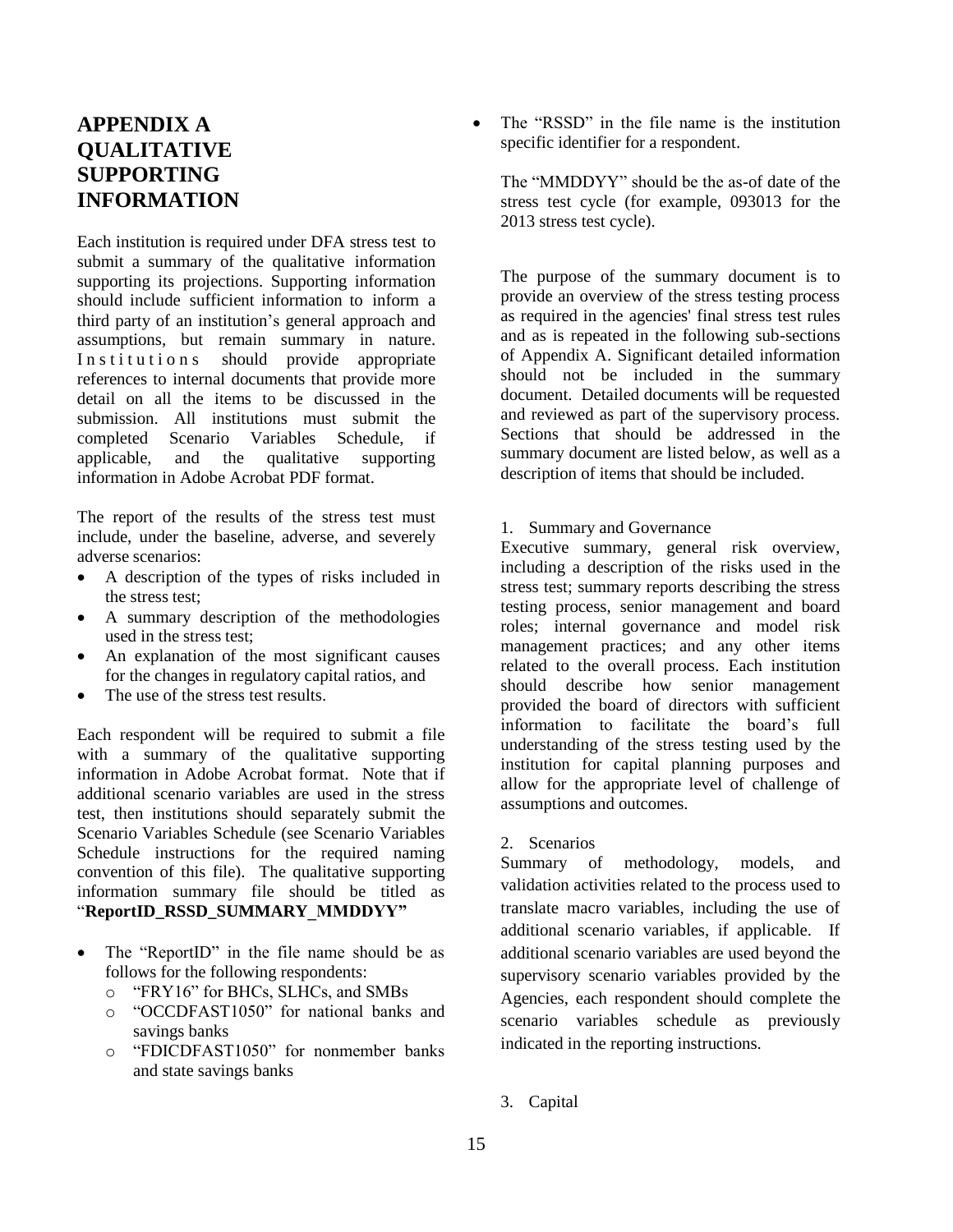Summary of methodology, models, and validation activities related to assumptions and calculations used to calculate regulatory capital, explanations of proposed capital actions, options to maintain internally established capital goals on a post-stress basis, and an explanation of causes for changes in regulatory capital ratios. This information should support the Balance Sheet Schedule line items 40 to 52.

# 4. Loans

Summary of methodology, models, and validation activities related to each loan portfolio reported in total loans and leases, including the associated ALLL. This information should support Balance Sheet Schedule line items 1 to 16 and Income Statement Schedule line items 1 to 14.

#### 5. Securities

Summary of methodology. models, and validation activities related to projections of HTM and AFS security balances, unrealized losses, and OTTI. This information should support Balance Sheet Schedule line items 17 to 26 and Income Statement Schedule line items 20 to 22 and 25.

6. Pre-provision Net Revenue

Summary of methodology, models, and validation activities related to estimates of net interest income, margins, fees, funding costs, and related items. This information should support Income Statement Schedule line items 15 to 18.

7. Balance Sheet

Summary of methodology, models, and validation activities related to balance sheet estimation, such as loan balances. This information should support Balance Sheet Schedule line items 1 to 39

The summary qualitative supporting documentation should not include embedded files and should be submitted in Adobe Acrobat PDF format. The file size limit is 50 MB. If the file needs to be split up into smaller files, the combined file size limit is 200 MB. When submitting multiple files in order to meet the file size limit, the file name should indicate the content of files submitted using the seven qualitative supporting information summary categories

discussed above.

Example 1:

**"ReportID\_RSSD\_SUMMARY\_SUMMARY\_ AND\_GOVERNANCE\_TO\_CAPITAL\_MMDDYY"; and "ReportID\_RSSD\_SUMMARY\_LOANS\_TO\_BALAN CE SHEET\_MMDDYY";** Example 2: **ReportID\_RSSD\_SUMMARY\_SUMMARY\_ AND\_GOVERNANCE\_TO\_CAPITAL\_MMDDYY" and "ReportID\_RSSD\_SUMMARY\_LOANS\_MMDDYY" and ReportID\_RSSD\_SUMMARY\_SECURITIES\_MMDD** YY" and "ReportID\_RSSD\_SUMMARY\_PRE-**PROVISION\_NET\_REVENUE\_AND\_BALANCE SHEET\_MMDDYY etc.).**

# A. **Description of the Types of Risks Included in the Stress Test**

For each part of the Results Schedule and the Scenario Variables Schedule, each institution should submit supporting qualitative information that clearly describes the types of risks and exposures captured in the stress test scenarios for all lines of business and activities. This includes information about risks that may threaten or adversely affect the institution's capital position through increased losses, reduced revenues, and changes in the balance sheet or risk- weighted assets. The information should discuss the extent to which risks are wholly or only partially covered by the stress tests (for example, if not all aspects of interest-rate risk are captured by the tests with the given scenarios provided).

# B. **Summary Description of the Methodologies used in the Stress Test**

For each part of the Results Schedule and the Scenario Variables Schedule, the institution should submit supporting information that clearly describes the methodology used to produce the projections. Each institution should include a summary description of how it translated the macroeconomic and financial variables from the supervisory scenarios into its projections and technical details of any underlying statistical methods used. Information should be provided for all elements of the stress tests, including loss estimation, revenue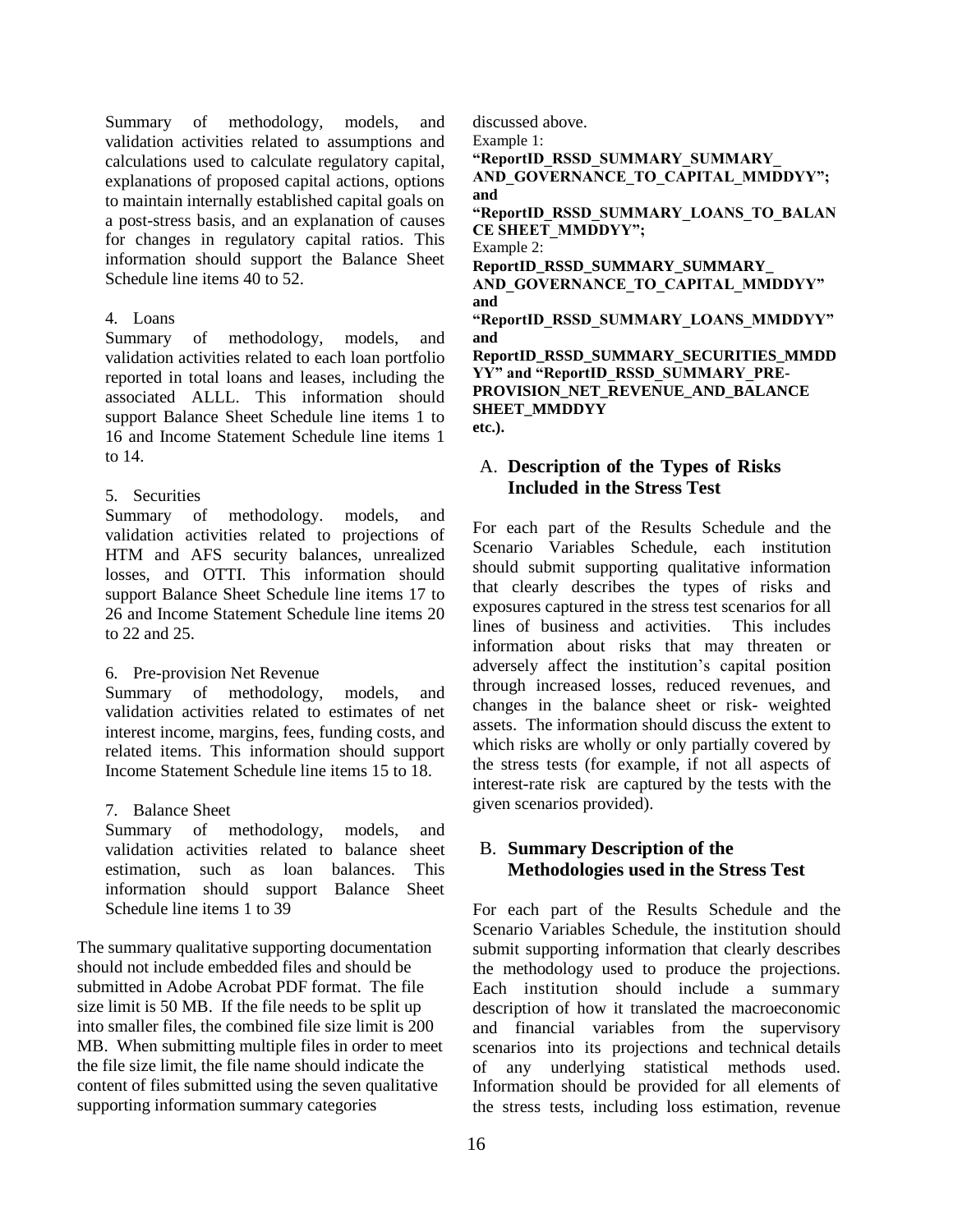estimation, projections of the balance sheet and riskweighted assets, and capital levels and ratios. Where judgment is an essential part of the projection, each institution should describe the rationale and magnitude, as well as the process involved to ensure consistency of projections with scenario conditions. Furthermore, the institution should include thorough discussion of any material deviations from these instructions and how they decided upon the materiality of such deviations.

Discussion of methodologies should be consistent with expectations in existing supervisory guidance on stress testing issued by the Agencies. In particular, the institution should provide a summary of the design, theory, and logic underlying the methodologies used.

Each institution should include summary information supporting any additional scenario variables used to conduct the DFA stress tests. The information should detail the rationale behind including additional scenario variables and the process for projecting additional variables, including the linkage with the macroeconomic and financial scenarios provided by the FDIC.

If third-party models are used, an institution should provide summary information about those models, including model design, key assumptions, known limitations, and implementation and execution.

Each institution should provide credible support for all key assumptions used to derive loss and revenue estimates, including assumptions related to the components of loss, severity of loss, drivers of revenue, and any known weaknesses in the translation of assumptions into loss and revenue estimates. Each institution should demonstrate that these assumptions are clearly conditioned on the stated macroeconomic and financial scenarios and are consistent with stated business strategies including but not limited to mergers, acquisitions, or divestitures of business lines or entities and changes in strategic direction. If the institution's models rely upon historical relationships, describe the historical data used and clearly describe why these relationships are expected to be maintained in each scenario. The impact of assumptions concerning new growth or changes to credit policy on forecasted loss estimates relative to historical performance should be clearly explained.

Institutions should provide summary information on the specific assumptions used to calculate regulatory capital, including a discussion of any proposed capital distributions. When appropriate, clearly state assumptions related to the corporate tax rate and the evolution of the deferred tax assets. In situations where the institution chose not to project components of the balance sheet, those components should be held constant at the last current level and the institution should explain why the held constant assumption is appropriate in the given scenario.

Each institution should submit any other summary information and documentation necessary to support or explain its capital calculations. For example, an institution could show the calculations related to the projections of the deferred tax asset that may be disallowed for regulatory capital purposes.

While judgment is an essential part of risk measurement and risk management, including loss forecasting, institutions should not be over-reliant on judgment to prepare their loss estimations without providing documentation or evidence of transparency and discipline around the process. Each institution should provide support for any judgment applied or qualitative adjustments made and explain how they are appropriate and in line with scenario conditions.

# **C. Explanation of the Most Significant Causes for the Changes in Regulatory Capital Ratios**

For each part of the Results Schedule and the Scenario Variables Schedule, each institution should provide a clear explanation of the changes in regulatory capital ratios from the stress test scenarios over the planning horizon. For instance, a institution may indicate that a major component of the reduction in regulatory capital ratios resulted from deterioration in the quality of its retail credit exposures over the planning horizon. The explanation should take into account the risks identified and describe the changes in capital by material income statement and balance sheet statement line items affected by the stress test scenario.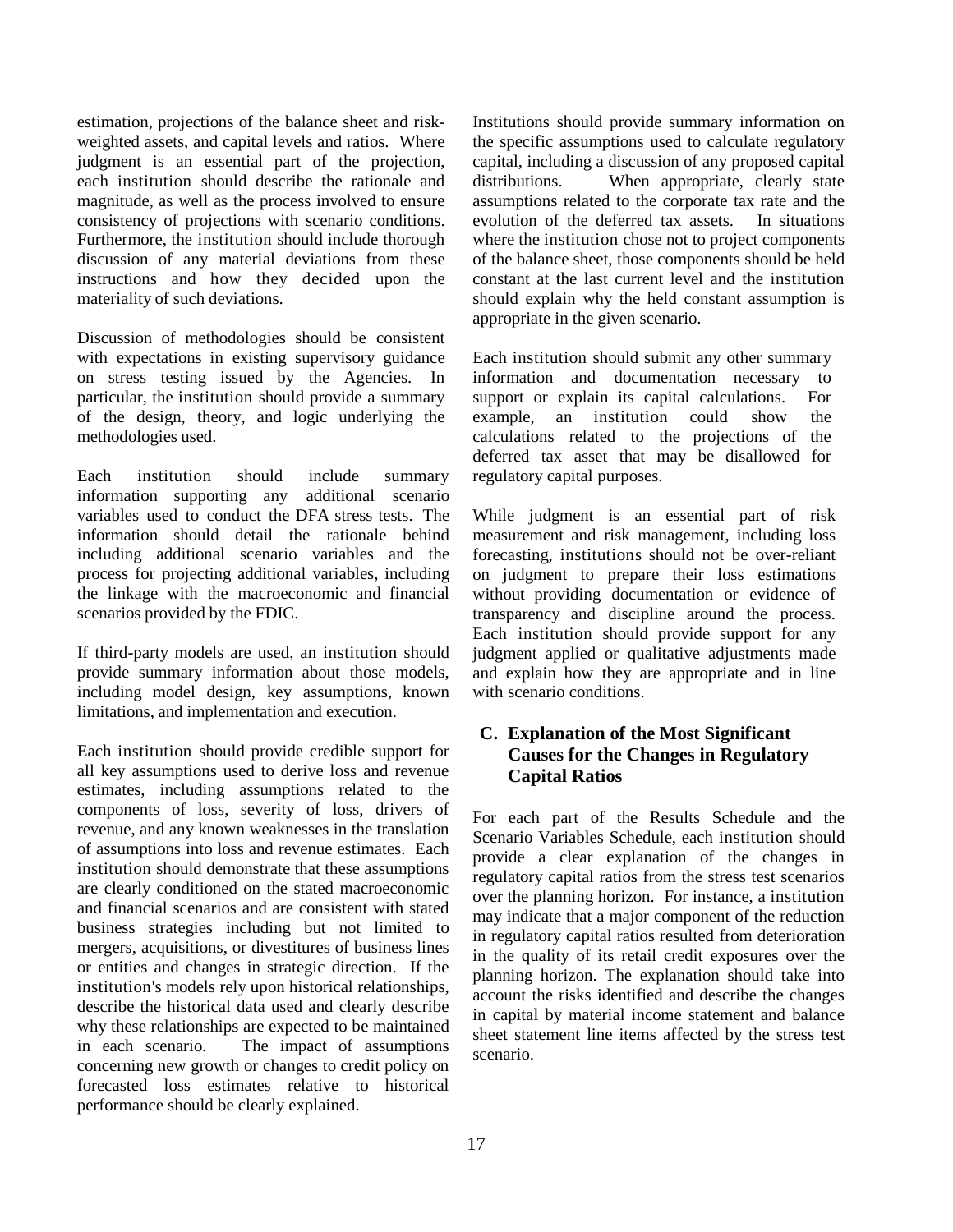# **D. Use of Stress Test Results**

Institutions should provide summary information as to how they use these stress test results in the normal course of business, including in the capital planning, assessment of capital adequacy, and risk management practices of the institution. This summary should describe the manner in which the stress test is used for key decisions about capital adequacy, including capital actions and capital contingency plans. The institution should indicate the extent to which this stress test is used in conjunction with other capital assessment tools, especially if the stress test may not necessarily capture an institution's full range of risks, exposures, activities, and vulnerabilities that have the potential to affect capital adequacy. In addition, an institution should include summary information as to how post-stress capital results remain aligned with its internal capital goals. The institution should mention any cases in which post-stress capital results are not aligned with its internal capital goals, and describe options that senior management and the board would consider to bring them into alignment.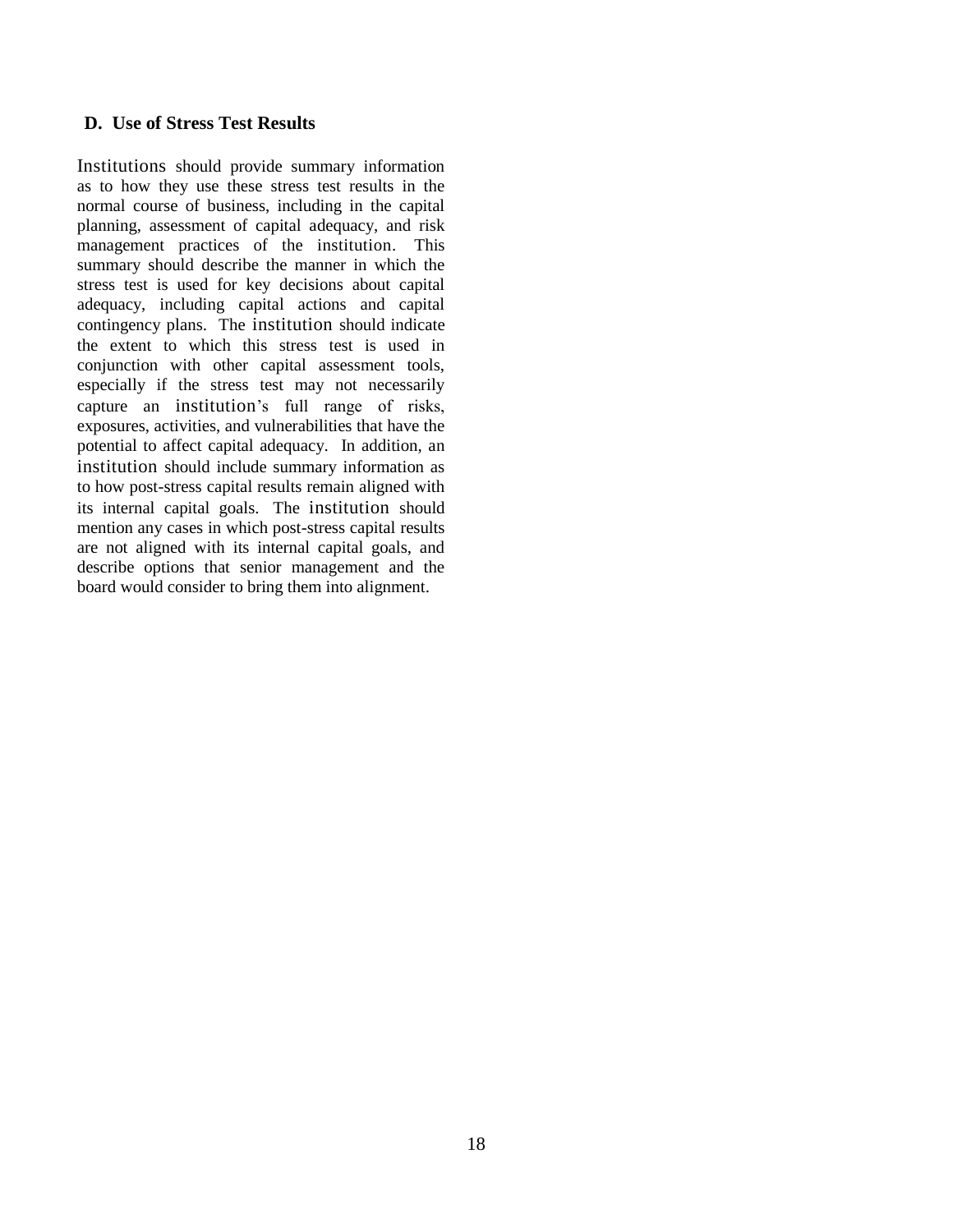**(Dollar Amounts in Thousands)**

|  |                                                                                              |                                                                   | <b>Actual</b>                                                      | Projected                   |             |                | Year 1: 2014 -- Projected (in the quarter) |                | Year 2: 2015 -- Projected (in the quarter) |                |                |                |                 |
|--|----------------------------------------------------------------------------------------------|-------------------------------------------------------------------|--------------------------------------------------------------------|-----------------------------|-------------|----------------|--------------------------------------------|----------------|--------------------------------------------|----------------|----------------|----------------|-----------------|
|  | <b>Scenario Summaries</b>                                                                    | 031 Call Rpt Item                                                 | 041 Call Rpt Item                                                  | As of 9/30                  | As of 12/31 | Q <sub>1</sub> | Q <sub>2</sub>                             | O <sub>3</sub> | Q <sub>4</sub>                             | Q <sub>5</sub> | Q <sub>6</sub> | Q <sub>7</sub> | Q8              |
|  | Baseline Scenario                                                                            |                                                                   |                                                                    |                             |             |                |                                            |                |                                            |                |                |                |                 |
|  | Total loan and lease net charge-offs                                                         | RIAD4635 - RIAD4605                                               | RIAD4635 - RIAD4605                                                |                             | $\Omega$    |                |                                            | $\Omega$       |                                            |                |                |                |                 |
|  | Pre-provision net revenue                                                                    | RIAD4074 + RIAD4079 -<br>RIAD4093                                 | RIAD4074 + RIAD4079 -<br><b>RIAD4093</b>                           |                             |             |                |                                            |                |                                            |                |                |                |                 |
|  | Net income                                                                                   | RIAD4340                                                          | RIAD4340                                                           |                             |             |                |                                            |                |                                            |                | $\Omega$       |                |                 |
|  | Allowance for loan and lease losses                                                          | <b>RCFD3123</b>                                                   | <b>RCON3123</b>                                                    | $\epsilon$                  | $\Omega$    |                |                                            | $\Omega$       |                                            |                | $\Omega$       |                | $\Omega$        |
|  | Total assets                                                                                 | <b>RCFD2170</b>                                                   | <b>RCON2170</b>                                                    | $\mathcal{C}_{\mathcal{C}}$ | $\sqrt{ }$  |                |                                            | $\Omega$       |                                            |                | $\Omega$       |                | $\Omega$        |
|  | <b>Total liabilities</b>                                                                     | RCFD2948                                                          | <b>RCON2948</b>                                                    |                             |             |                |                                            |                |                                            |                |                |                |                 |
|  | Dividends, share repurchases, and sale,<br>conversion, acquisition, or retirement of capital | (RIADB509 + RIADB510)<br>(RIAD4470 + RIAD4460)                    | (RIADB509 + RIADB510)<br>RIAD4470 + RIAD4460)                      |                             |             |                |                                            |                |                                            |                | $\sqrt{ }$     |                |                 |
|  | Total equity capital                                                                         | RCFDG105                                                          | RCONG105                                                           |                             |             |                |                                            |                |                                            |                |                |                |                 |
|  | Tier 1 risk-based capital ratio                                                              | =(Tier 1 Capital / RWA) *<br>100                                  | =(Tier 1 Capital / RWA) *<br>100                                   | #DIV/0!                     | #DIV/0      | #DIV/0!        | #DIV/0!                                    | #DIV/0!        | #DIV/0!                                    | #DIV/0         | #DIV/0!        | #DIV/0!        | #DIV/0          |
|  | Tier 1 leverage ratio                                                                        | (Tier 1 Capital / Total<br>Assets for Leverage<br>Purposes) * 100 | (Tier 1 Capital / Total<br>Assets for Leverage<br>Purposes) * 100  | #DIV/0!                     | #DIV/0!     | #DIV/0!        | #DIV/0!                                    | #DIV/0!        | #DIV/0!                                    | #DIV/0         | #DIV/0!        | #DIV/0!        | #DIV/0          |
|  | Total risk-based capital ratio                                                               | -(Total Risk-based Capital<br>(RWA) * 100                         | =(Total Risk-based Capital<br>/ RWA) * 100                         | #DIV/0!                     | #DIV/0      | #DIV/0         | #DIV/0!                                    | #DIV/0!        | #DIV/0!                                    | #DIV/0         | #DIV/0!        | #DIV/0!        | #DIV/0          |
|  | Adverse Scenario                                                                             |                                                                   |                                                                    |                             |             |                |                                            |                |                                            |                |                |                |                 |
|  | Total loan and lease net charge-offs                                                         | RIAD4635 - RIAD4605                                               | RIAD4635 - RIAD4605                                                |                             | $\Omega$    |                |                                            |                |                                            |                |                | $\Omega$       |                 |
|  | Pre-provision net revenue                                                                    | RIAD4074 + RIAD4079 -<br><b>RIAD4093</b>                          | RIAD4074 + RIAD4079 -<br><b>RIAD4093</b>                           |                             |             |                |                                            |                |                                            |                |                |                |                 |
|  | Net income                                                                                   | <b>RIAD4340</b>                                                   | <b>RIAD4340</b>                                                    | C                           | $\Omega$    |                |                                            | $\Omega$       |                                            |                | $\Omega$       |                | $\Omega$        |
|  | Allowance for loan and lease losses                                                          | <b>RCFD3123</b>                                                   | <b>RCON3123</b>                                                    | $\Omega$                    | $\Omega$    |                |                                            | $\Omega$       | $\sqrt{ }$                                 |                | $\Omega$       | $\Omega$       | $\mathbf{0}$    |
|  | Total assets                                                                                 | <b>RCFD2170</b>                                                   | <b>RCON2170</b>                                                    | $\Omega$                    |             |                |                                            | $\Omega$       |                                            |                | $\Omega$       |                | $\Omega$        |
|  | <b>Total liabilities</b>                                                                     | RCFD2948                                                          | <b>RCON2948</b>                                                    |                             |             |                |                                            |                |                                            |                |                |                | $\Omega$        |
|  | Dividends, share repurchases, and sale,<br>conversion, acquisition, or retirement of capital | RIADB509 + RIADB510)<br>(RIAD4470 + RIAD4460)                     | (RIADB509 + RIADB510)<br>(RIAD4470 + RIAD4460)                     |                             |             |                |                                            |                |                                            |                | $\sqrt{ }$     |                |                 |
|  | Total equity capital                                                                         | RCFDG105                                                          | RCONG105                                                           |                             |             |                |                                            |                |                                            |                |                |                | $\vert 0 \vert$ |
|  | Tier 1 risk-based capital ratio                                                              | =(Tier 1 Capital / RWA) *<br>100                                  | =(Tier 1 Capital / RWA) *<br>100                                   | #DIV/0!                     | #DIV/0      | #DIV/0!        | #DIV/0!                                    | #DIV/0!        | #DIV/0!                                    | #DIV/0         | #DIV/0!        | #DIV/0!        | #DIV/0!         |
|  | Tier 1 leverage ratio                                                                        | (Tier 1 Capital / Total<br>Assets for Leverage<br>Purposes) * 100 | =(Tier 1 Capital / Total<br>Assets for Leverage<br>Purposes) * 100 | #DIV/0!                     | #DIV/0!     | #DIV/0!        | #DIV/0!                                    | #DIV/0!        | #DIV/0!                                    | #DIV/0         | #DIV/0!        | #DIV/0!        | #DIV/0          |
|  | Total risk-based capital ratio                                                               | -(Total Risk-based Capital<br>'RWA) * 100                         | =(Total Risk-based Capital<br>(RWA) * 100                          | #DIV/0!                     | #DIV/0      | #DIV/0         | #DIV/0!                                    | #DIV/0!        | #DIV/0!                                    | #DIV/0         | #DIV/0!        | #DIV/0!        | #DIV/0          |
|  | Severely Adverse Scenario                                                                    |                                                                   |                                                                    |                             |             |                |                                            |                |                                            |                |                |                |                 |
|  | Total loan and lease net charge-offs                                                         | RIAD4635 - RIAD4605                                               | RIAD4635 - RIAD4605                                                | c                           | $\Omega$    |                |                                            |                |                                            |                |                | $\Omega$       | - 0             |
|  | Pre-provision net revenue                                                                    | RIAD4074 + RIAD4079 -<br><b>RIAD4093</b>                          | RIAD4074 + RIAD4079 -<br><b>RIAD4093</b>                           |                             |             |                |                                            |                |                                            |                |                |                |                 |
|  | Net income                                                                                   | RIAD4340                                                          | <b>RIAD4340</b>                                                    | $\mathcal{C}_{\mathcal{C}}$ | $\Omega$    |                |                                            | $\Omega$       |                                            |                | $\Omega$       |                | $\Omega$        |
|  | Allowance for loan and lease losses                                                          | <b>RCFD3123</b>                                                   | <b>RCON3123</b>                                                    | $\epsilon$                  |             |                |                                            | $\Omega$       |                                            |                |                |                |                 |
|  | Total assets                                                                                 | <b>RCFD2170</b>                                                   | <b>RCON2170</b>                                                    |                             |             |                |                                            |                |                                            |                |                |                |                 |
|  | <b>Total liabilities</b>                                                                     | RCFD2948                                                          | <b>RCON2948</b>                                                    |                             |             |                |                                            |                |                                            |                |                |                |                 |
|  | Dividends, share repurchases, and sale,<br>conversion, acquisition, or retirement of capital | (RIADB509 + RIADB510)<br>(RIAD4470 + RIAD4460)                    | (RIADB509 + RIADB510)<br>(RIAD4470 + RIAD4460)                     |                             |             |                |                                            |                |                                            |                | $\sqrt{ }$     |                |                 |
|  | Total equity capital                                                                         | RCFDG105                                                          | RCONG105                                                           |                             | $\Omega$    |                |                                            | $\Omega$       |                                            |                |                | $\Omega$       | $\Omega$        |
|  | Tier 1 risk-based capital ratio                                                              | =(Tier 1 Capital / RWA) *<br>100                                  | =(Tier 1 Capital / RWA) *<br>100                                   | #DIV/0!                     | #DIV/0      | #DIV/0!        | #DIV/0!                                    | #DIV/0!        | #DIV/0!                                    | #DIV/0         | #DIV/0!        | #DIV/0!        | #DIV/0          |
|  | Tier 1 leverage ratio                                                                        | (Tier 1 Capital / Total<br>Assets for Leverage<br>Purposes) * 100 | (Tier 1 Capital / Total<br>Assets for Leverage<br>Purposes) * 100  | #DIV/0!                     | #DIV/0      | #DIV/0!        | #DIV/0!                                    | #DIV/0!        | #DIV/0!                                    | #DIV/0         | #DIV/0!        | #DIV/0!        | #DIV/0          |
|  | Total risk-based capital ratio                                                               | -(Total Risk-based Capital<br>(RWA) * 100                         | =(Total Risk-based Capital<br>/ RWA) * 100                         | #DIV/0!                     | #DIV/0      | #DIV/0!        | #DIV/0!                                    | #DIV/0!        | #DIV/0!                                    | #DIV/0         | #DIV/0!        | #DIV/0!        | #DIV/0!         |

**\*Note: All values on this sheet will flow directly from the other schedules.**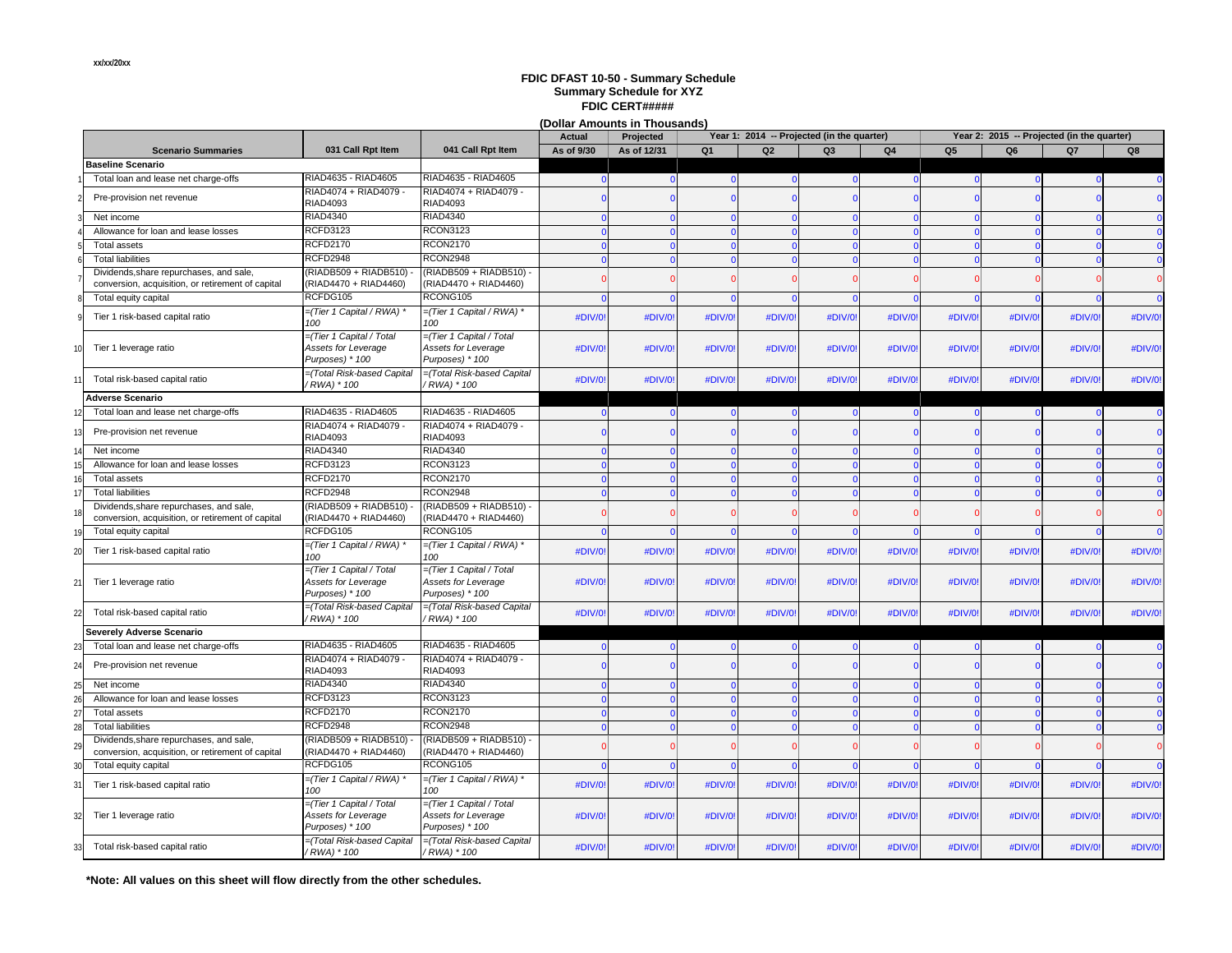#### **(Dollar Amounts in Thousands) Income Statement for XYZ FDIC DFAST 10-50 - Baseline Scenario FDIC CERT#####**

|                                                                           |                                                  |                     | (Dollar Amounts in Thousands) |             |                |    |                                            |                |                                            |    |           |          |  |  |
|---------------------------------------------------------------------------|--------------------------------------------------|---------------------|-------------------------------|-------------|----------------|----|--------------------------------------------|----------------|--------------------------------------------|----|-----------|----------|--|--|
|                                                                           |                                                  |                     | Actual                        | Projected   |                |    | Year 1: 2014 -- Projected (in the quarter) |                | Year 2: 2015 -- Projected (in the quarter) |    |           |          |  |  |
| <b>Income Statement Impacts</b>                                           | 031 Call Rpt Item                                | 041 Call Rpt Item   | As of 9/30                    | As of 12/31 | Q <sub>1</sub> | Q2 | Q3                                         | Q <sub>4</sub> | Q <sub>5</sub>                             | Q6 | <b>Q7</b> | Q8       |  |  |
| Net Charge-Offs                                                           |                                                  |                     |                               |             |                |    |                                            |                |                                            |    |           |          |  |  |
| First lien mortgages                                                      | RIADC234 - RIADC217                              | RIADC234 - RIADC217 |                               |             |                |    |                                            |                |                                            |    |           |          |  |  |
| Closed-end junior liens                                                   | RIADC235 - RIADC218                              | RIADC235 - RIADC218 |                               |             |                |    |                                            |                |                                            |    |           |          |  |  |
| <b>HELOCs</b>                                                             | RIAD5411 - RIAD5412                              | RIAD5411 - RIAD5412 |                               |             |                |    |                                            |                |                                            |    |           |          |  |  |
| C&I loans                                                                 | (RIAD4645 + RIAD4646) -<br>(RIAD4617 + RIAD4618) | RIAD4638 - RIAD4608 |                               |             |                |    |                                            |                |                                            |    |           |          |  |  |
| 1-4 family construction loans                                             | RIADC891 - RIADC892                              | RIADC891 - RIADC892 |                               |             |                |    |                                            |                |                                            |    |           |          |  |  |
| Other construction loans                                                  | RIADC893 - RIADC894                              | RIADC893 - RIADC894 |                               |             |                |    |                                            |                |                                            |    |           |          |  |  |
| Multifamily loans                                                         | RIAD3588 - RIAD3589                              | RIAD3588 - RIAD3589 |                               |             |                |    |                                            |                |                                            |    |           |          |  |  |
| Non-farm, non-residential owner occupied loans                            | RIADC895 - RIADC896                              | RIADC895 - RIADC896 |                               |             |                |    |                                            |                |                                            |    |           |          |  |  |
| Non-farm, non-residential other loans                                     | RIADC897 - RIADC898                              | RIADC897 - RIADC898 |                               |             |                |    |                                            |                |                                            |    |           |          |  |  |
| Credit cards                                                              | RIADB514 - RIADB515                              | RIADB514 - RIADB515 |                               |             |                |    |                                            |                |                                            |    |           |          |  |  |
| Automobile loans                                                          | RIADK129 - RIADK133                              | RIADK129 - RIADK133 |                               |             |                |    |                                            |                |                                            |    |           |          |  |  |
| Other consumer                                                            | RIADK205 - RIADK206                              | RIADK205 - RIADK206 |                               |             |                |    |                                            |                |                                            |    |           |          |  |  |
| All other loans and leases                                                | See instructions                                 | See instructions    |                               |             |                |    |                                            |                |                                            |    |           |          |  |  |
| Total loan and lease net charge offs (sum of items 1 to 13)               | RIAD4635 - RIAD4605                              | RIAD4635 - RIAD4605 |                               |             |                |    |                                            |                |                                            |    |           | $\Omega$ |  |  |
|                                                                           |                                                  |                     |                               |             |                |    |                                            |                |                                            |    |           |          |  |  |
| Net interest income                                                       | <b>RIAD4074</b>                                  | <b>RIAD4074</b>     |                               |             |                |    |                                            |                |                                            |    |           |          |  |  |
| Non-interest income                                                       | <b>RIAD4079</b>                                  | <b>RIAD4079</b>     |                               |             |                |    |                                            |                |                                            |    |           |          |  |  |
| Non-interest expense                                                      | RIAD4093                                         | <b>RIAD4093</b>     |                               |             |                |    |                                            |                |                                            |    |           |          |  |  |
| <b>Pre-provision net revenue</b> ( $=$ item 15 + item 16 - item 17)       |                                                  |                     |                               |             |                |    |                                            |                |                                            |    |           |          |  |  |
| Provision for loan and lease losses                                       | <b>RIAD4230</b>                                  | RIAD4230            |                               |             |                |    |                                            |                |                                            |    |           |          |  |  |
| Realized gains (losses) on HTM securities                                 | <b>RIAD3521</b>                                  | <b>RIAD3521</b>     |                               |             |                |    |                                            |                |                                            |    |           |          |  |  |
| Realized gains (losses) on AFS securities                                 | RIAD3196                                         | RIAD3196            |                               |             |                |    |                                            |                |                                            |    |           |          |  |  |
| All other gains (losses)                                                  | See instructions                                 | See instructions    |                               |             |                |    |                                            |                |                                            |    |           |          |  |  |
| Taxes                                                                     | <b>RIAD4302</b>                                  | <b>RIAD4302</b>     |                               |             |                |    |                                            |                |                                            |    |           |          |  |  |
| Net income (item 18 - item 19 + item 20 + item 21 + item 22 -<br>item 23) | <b>RIAD4340</b>                                  | <b>RIAD4340</b>     |                               |             |                |    |                                            |                |                                            |    |           | $\Omega$ |  |  |

| Memoranda |  |  |
|-----------|--|--|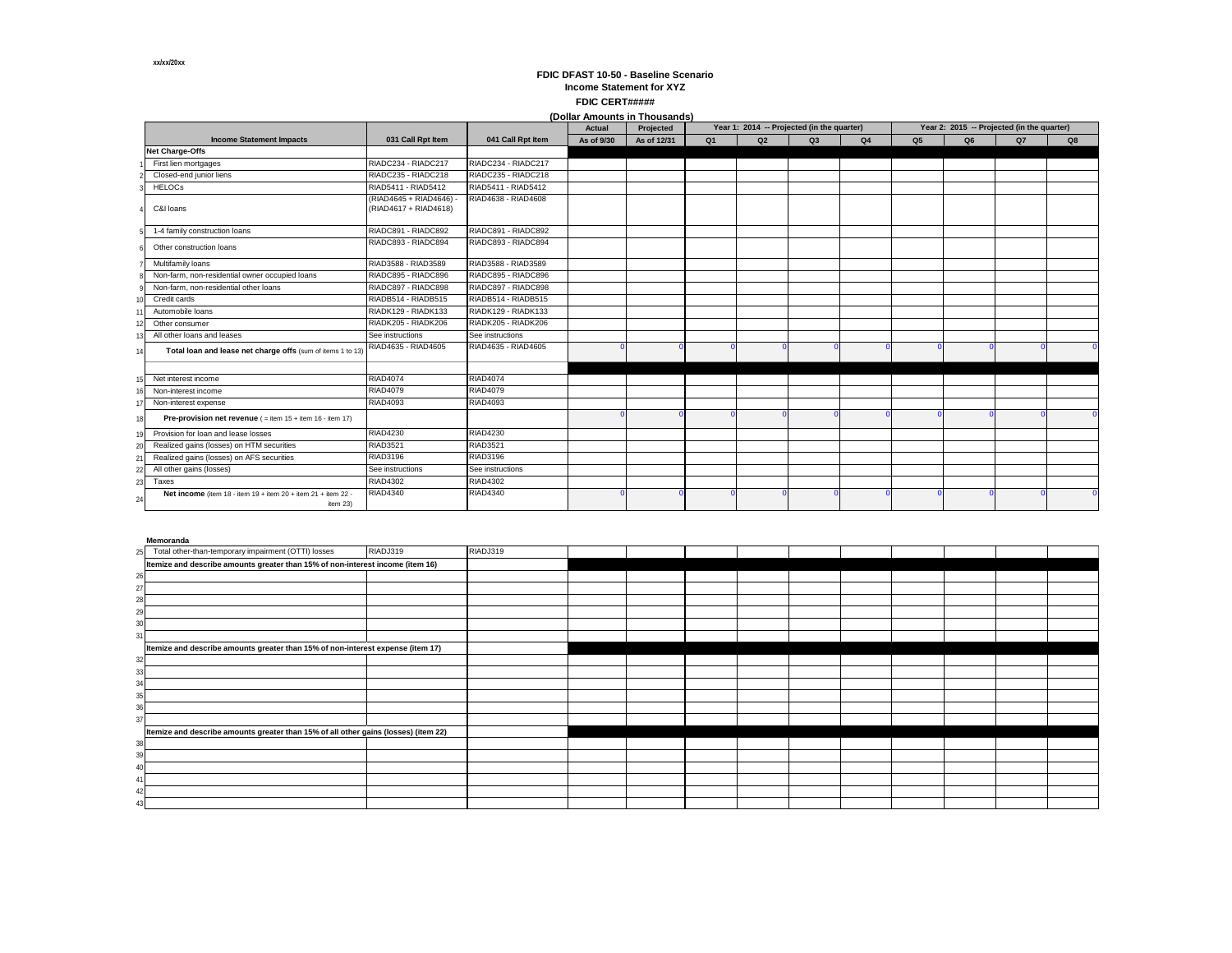|                                                                |                                                                                                              | (Dollar Amounts in Thousands)                                                                                                                            |            |             |    |    |                                           |    |                |    |                                           |    |  |
|----------------------------------------------------------------|--------------------------------------------------------------------------------------------------------------|----------------------------------------------------------------------------------------------------------------------------------------------------------|------------|-------------|----|----|-------------------------------------------|----|----------------|----|-------------------------------------------|----|--|
|                                                                |                                                                                                              |                                                                                                                                                          | Actual     | Projected   |    |    | Year 1: 2014 - Projected (in the quarter) |    |                |    | Year 2: 2015 - Projected (in the quarter) |    |  |
| <b>Balance Sheet Statement Impacts</b>                         | 031 Call Rpt Item                                                                                            | 041 Call Rpt Item                                                                                                                                        | As of 9/30 | As of 12/31 | Q1 | Q2 | Q3                                        | Q4 | Q <sub>5</sub> | Q6 | Q7                                        | Q8 |  |
| <b>Loans (excluding FDIC Loss Sharing Agreements)</b>          |                                                                                                              |                                                                                                                                                          |            |             |    |    |                                           |    |                |    |                                           |    |  |
| First lien mortgages                                           | RCON5367 - RCONK173                                                                                          | RCON5367 - RCONK173                                                                                                                                      |            |             |    |    |                                           |    |                |    |                                           |    |  |
| Closed-end junior liens                                        | RCON5368 - RCONK174                                                                                          | <b>RCON5368 - RCONK174</b>                                                                                                                               |            |             |    |    |                                           |    |                |    |                                           |    |  |
| <b>HELOCs</b>                                                  | RCON1797 - RCONK172                                                                                          | <b>RCON1797 - RCONK172</b>                                                                                                                               |            |             |    |    |                                           |    |                |    |                                           |    |  |
| C&I loans                                                      | RCFD1763 + RCFD1764 -<br>RCFDK179                                                                            | RCON1766 - RCONK179                                                                                                                                      |            |             |    |    |                                           |    |                |    |                                           |    |  |
| 1-4 family construction loans                                  | RCONF158 - RCONK169                                                                                          | RCONF158 - RCONK169                                                                                                                                      |            |             |    |    |                                           |    |                |    |                                           |    |  |
| Other construction loans                                       | RCONF159 - RCONK170                                                                                          | RCONF159 - RCONK170                                                                                                                                      |            |             |    |    |                                           |    |                |    |                                           |    |  |
| Multifamily loans                                              | RCON1460 - RCONK175                                                                                          | RCON1460 - RCONK175                                                                                                                                      |            |             |    |    |                                           |    |                |    |                                           |    |  |
| Non-farm, non-residential owner occupied loans                 | RCONF160 - RCONK176                                                                                          | RCONF160 - RCONK176                                                                                                                                      |            |             |    |    |                                           |    |                |    |                                           |    |  |
| Non-farm, non-residential other loans                          | RCONF161 - RCONK177                                                                                          | RCONF161 - RCONK177                                                                                                                                      |            |             |    |    |                                           |    |                |    |                                           |    |  |
| Credit cards                                                   | RCFDB538 - RCFDK180                                                                                          | RCONB538 - RCONK180                                                                                                                                      |            |             |    |    |                                           |    |                |    |                                           |    |  |
| Automobile Ioans                                               | RCFDK137 - RCFDK181                                                                                          | RCONK137 - RCONK181                                                                                                                                      |            |             |    |    |                                           |    |                |    |                                           |    |  |
|                                                                | RCFDB539 + RCFDK207 -                                                                                        | RCONB539 + RCONK207 -                                                                                                                                    |            |             |    |    |                                           |    |                |    |                                           |    |  |
| Other consumer                                                 | RCFDK182                                                                                                     | RCONK182                                                                                                                                                 |            |             |    |    |                                           |    |                |    |                                           |    |  |
| All other loans and leases                                     | See instructions                                                                                             | See instructions                                                                                                                                         |            |             |    |    |                                           |    |                |    |                                           |    |  |
|                                                                | Sum of RCONK169 to                                                                                           | Sum of RCONK169 to                                                                                                                                       |            |             |    |    |                                           |    |                |    |                                           |    |  |
| Loans covered by FDIC loss sharing agreements                  | RCONK177 and Sum of<br>RCFDK178 to RCFDK183                                                                  | RCONK183, excluding<br>RCONK178                                                                                                                          |            |             |    |    |                                           |    |                |    |                                           |    |  |
| Total loans and leases (sum of items 1 to 14)                  | <b>RCFD2122</b>                                                                                              | <b>RCON2122</b>                                                                                                                                          |            |             |    |    |                                           |    |                |    |                                           |    |  |
| Allowance for loan and lease losses                            | <b>RCFD3123</b>                                                                                              | <b>RCON3123</b>                                                                                                                                          |            |             |    |    |                                           |    |                |    |                                           |    |  |
|                                                                |                                                                                                              |                                                                                                                                                          |            |             |    |    |                                           |    |                |    |                                           |    |  |
| <b>Securities</b>                                              |                                                                                                              |                                                                                                                                                          |            |             |    |    |                                           |    |                |    |                                           |    |  |
| U.S. government obligation and obligations of GSE              | RCFD0211 + RCFD1289 +<br>RCFD1294 + RCFDG300 +<br>RCFDK150                                                   | RCON0211 + RCON1289 +<br>RCON1294 + RCONG300 +<br>RCFDG304 + RCFDG312 + RCONG304 + RCONG312 +<br>RCFDG316 + RCFDK142 + RCONG316 + RCONK142 +<br>RCONK150 |            |             |    |    |                                           |    |                |    |                                           |    |  |
| Securities issued by states and political subdivisions of U.S. | <b>RCFD8496</b>                                                                                              | <b>RCON8496</b>                                                                                                                                          |            |             |    |    |                                           |    |                |    |                                           |    |  |
| o Non-agency MBS and ABS securities                            | RCFDG308 + RCFDG320 +<br>RCFDK146 + RCFDK154 +<br>RCFDC026                                                   | RCONG308 + RCONG320 +<br>RCONK146 + RCONK154 +<br>RCONC026                                                                                               |            |             |    |    |                                           |    |                |    |                                           |    |  |
| 0 All other HTM securities                                     | RCFDG336 + RCFDG340 +<br>RCFDG344 + RCFD1737 +<br><b>RCFD1742</b>                                            | RCONG336 + RCONG340 +<br>RCONG344 + RCON1737 +<br><b>RCON1742</b>                                                                                        |            |             |    |    |                                           |    |                |    |                                           |    |  |
| Total securities (HTM) (sum of items 17-20)                    | <b>RCFD1754</b>                                                                                              | <b>RCON1754</b>                                                                                                                                          |            |             |    |    |                                           |    |                |    |                                           |    |  |
| U.S. government obligation and obligations of GSE              | RCFD1287 + RCFD1293 +<br>RCFD1298 + RCFDG303 +<br>RCFDG307 + RCFDG315 +<br>RCFDG319 + RCFDK145 +<br>RCFDK153 | RCON1287 + RCON1293 +<br>RCON1298 + RCONG303 +<br>RCONG307 + RCONG315 +<br>RCONG319 + RCONK145 +<br>RCONK153                                             |            |             |    |    |                                           |    |                |    |                                           |    |  |
| Securities issued by states and political subdivisions of U.S. | <b>RCFD8499</b>                                                                                              | <b>RCON8499</b>                                                                                                                                          |            |             |    |    |                                           |    |                |    |                                           |    |  |
| Non-agency MBS and ABS securities                              | RCFDG311 + RCFDG323 +<br>RCFDK149 + RCFDK157 +<br>RCFDC027                                                   | RCONG311 + RCONG323 +<br>RCONK149 + RCONK157 +<br>RCONC027                                                                                               |            |             |    |    |                                           |    |                |    |                                           |    |  |
| All other AFS securities                                       | RCFDG339 + RCFDG343 +<br>RCFDG347 + RCFD1741 +<br>RCFD1746 + RCFDA511                                        | RCONG339 + RCONG343 +<br>RCONG347 + RCON1741 +<br>RCON1746 + RCONA511                                                                                    |            |             |    |    |                                           |    |                |    |                                           |    |  |
| Total securities (AFS) (sum of items 22-25)                    | <b>RCFD1773</b>                                                                                              | <b>RCON1773</b>                                                                                                                                          |            |             |    |    |                                           |    |                |    |                                           |    |  |
| <b>Trading assets</b>                                          | <b>RCFD3545</b>                                                                                              | <b>RCON3545</b>                                                                                                                                          |            |             |    |    |                                           |    |                |    |                                           |    |  |
| Total intangible assets                                        | RCFD3163 + RCFD0426                                                                                          | RCON3163 + RCON0426                                                                                                                                      |            |             |    |    |                                           |    |                |    |                                           |    |  |
| Other real estate owned                                        | RCFD2150                                                                                                     | <b>RCON2150</b>                                                                                                                                          |            |             |    |    |                                           |    |                |    |                                           |    |  |
| All other assets                                               | See instructions                                                                                             | See instructions                                                                                                                                         |            |             |    |    |                                           |    |                |    |                                           |    |  |
| Total assets (sum of items 15, 21, 26, 27-30, less item 16)    | <b>RCFD2170</b>                                                                                              | <b>RCON2170</b>                                                                                                                                          |            |             |    |    |                                           |    |                |    |                                           |    |  |